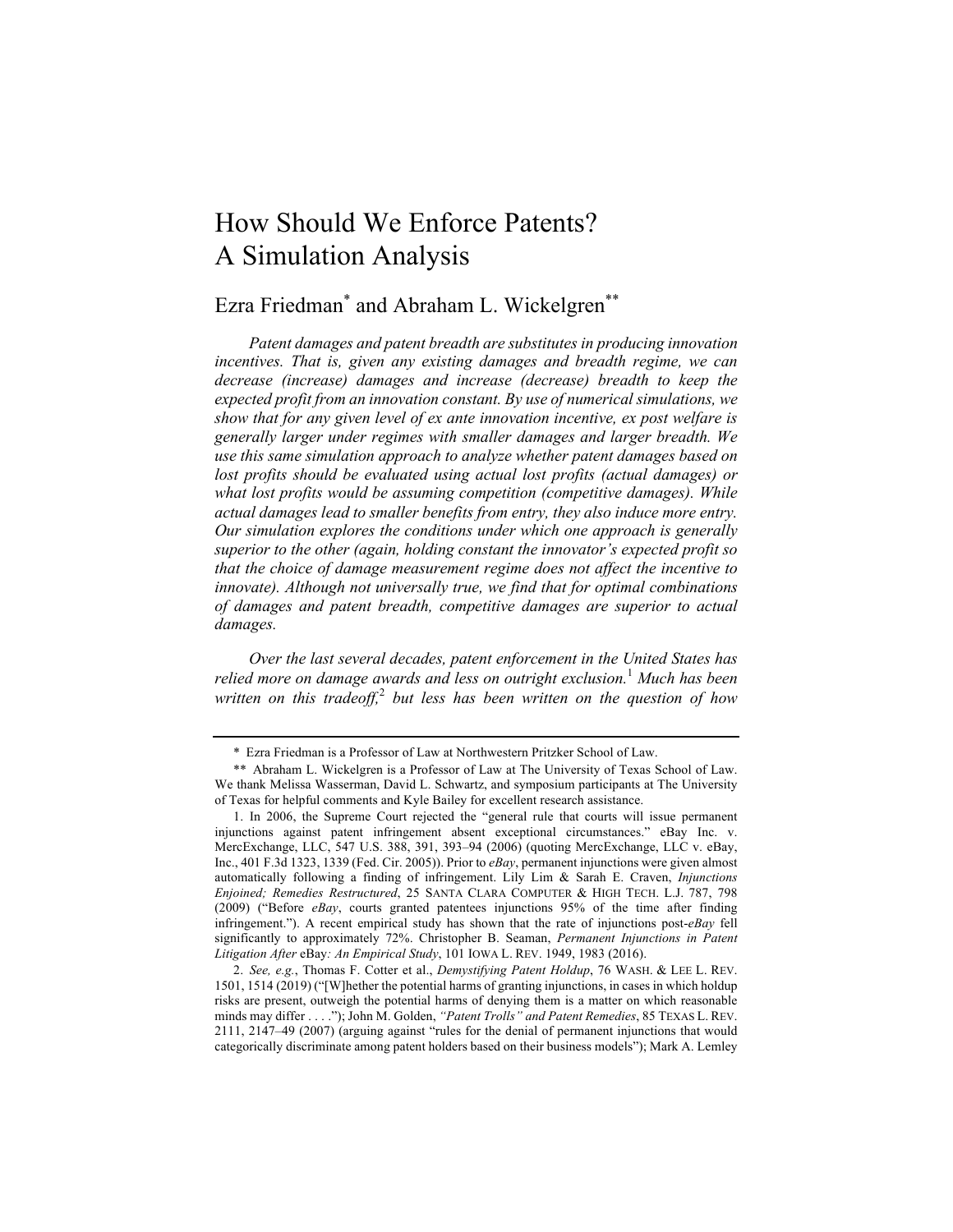*damages should be measured, and how damages interact with other levers of patent policy.*

*Economists typically view patents as a way of rewarding inventors so as to encourage innovation, with the cost of reducing access to patented inventions.*<sup>3</sup> *Efficient patent policy maximizes the rewards to inventors while minimizing the social costs of reduced access. There are a number of ways to alter policy to increase the value of a patent: we could make patents longer*,<sup>4</sup> *we could make patents broader (that is to say, we could increase patent coverage to apply to more competing products), or we could increase the penalties for infringement.*

*This paper focuses on the tradeoff between the breadth of a patent and the strength and manner of patent enforcement. That is, for a given level of innovation incentive society wants to provide to an innovator, we analyze the effects of providing this level of incentive through larger damages and narrower patent breadth or through smaller damages and broader patent breadth. We use simulation analysis to study the effects of using damages rather than injunctions to enforce patents, and we simulate the effects of reducing damages for infringement while broadening patents to keep the effective value of patent protection constant.*

*We also consider two distinct ways of computing patent damages: actual damages and what we call "competitive damages." Under competitive damages, damages are set by the effect on the inventor's profits of a hypothetical entrant that is not subject to damages for patent infringement. As a result, once there is entry, damages do not depend on the entrant's behavior. Thus, an entrant does not have an incentive to forego vigorous competition so as to maintain the original inventor's profits and minimize damages. With actual damages, damages are set by how much the inventor's profits actually decreased, so that* 

<sup>&</sup>amp; Carl Shapiro, *Patent Holdup and Royalty Stacking*, 85 TEXAS L. REV. 1991, 2035–39 (2007) (proposing recommendations for restricting injunctions in certain patent infringement cases).

<sup>3.</sup> *See, e.g.*, Kenneth W. Dam, *The Economic Underpinnings of Patent Law*, 23 J. LEGAL STUD. 247, 247–48 (1994) (discussing patent law's use of an economic approach to minimize "restriction of production, a supracompetitive price, and what economists call an efficiency or deadweight loss"); Mark A. Lemley, *The Economics of Improvement in Intellectual Property Law*, 75 TEXAS L. REV. 989, 996–97 (1997) ("Because intellectual property rights impose costs on the public, the intellectual property laws can be justified by the public goods argument only to the extent that they do on balance encourage enough creation and dissemination of new works to offset those costs.").

<sup>4.</sup> Elsewhere, we have argued in favor of very long patent length and a very strict requirement of non-obviousness as a way to concentrate rewards on the most non-obvious inventions. *See generally* Ezra Friedman & Abraham L. Wickelgren, *Optimal Standards of Proof in Patent Litigation: Infringement and Non-Obviousness* 19 (Northwestern Law & Econ. Research Paper No. 19-07), https://papers.ssrn.com/sol3/papers.cfm?abstract\_id=3463873 [https://perma.cc/45M8- UV3P] ("This combination provides any given level of reward for valid, non-obvious inventions at the lowest expected dead-weight loss from patenting obvious inventions (which will be invented without any patent protection).").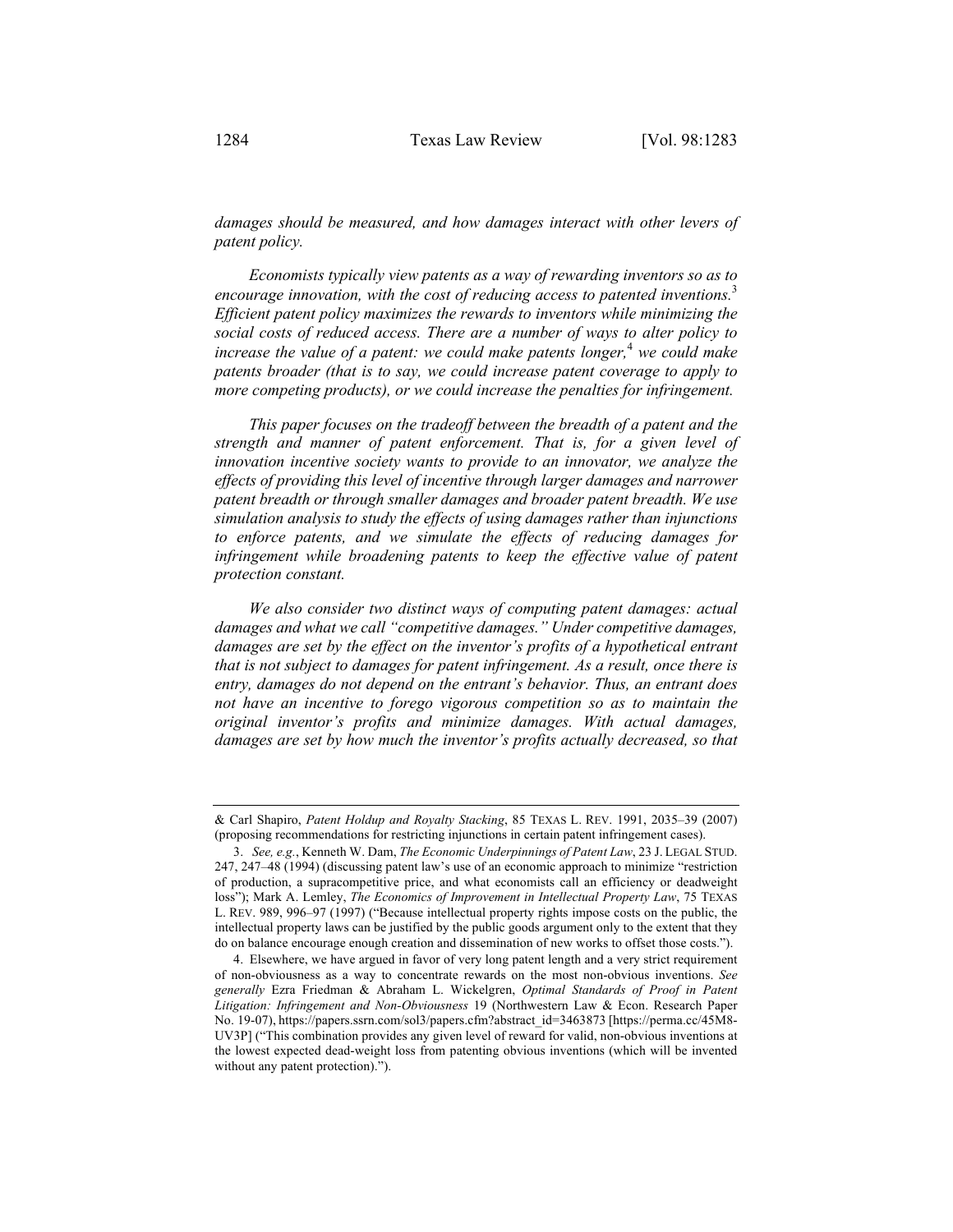*if an entrant does not compete vigorously, the inventor's profits decrease less, and the damage award is lower. As far as we know, no one has analyzed the competitive damages alternative to actual damages. We use our simulation analysis to again determine the consequences of using one or the other method of computing damages while keeping the incentive to innovate constant.*

*We consider a model of horizontal competition.*<sup>5</sup> *These models are frequently used by economists to examine the effects of regulation on producers and consumers under competition.*<sup>6</sup> *In this model, we assume that products are of similar quality, but individual consumers have an idiosyncratic preference for some attributes of the products. We model the attributes of the product as a location on a horizontal line. The distance between the products represents the degree of difference consumers perceive between them. If they are close, then consumers may have a slight preference for one or the other, but view them as close substitutes. If they are far apart, then most consumers strongly prefer one product or the other.* 

*In this model, patent breadth refers to the maximum distance from a patentholder for which the original inventor can enforce its patent against a new product that enters the market. The idea is that broad patents may exclude products that differ significantly from the patented invention, but narrow patents only exclude close substitutes. We use simulation analysis, in which we randomly assign values to the parameters. For example, we run the model with a variety of values for the original patent breadth and entry costs. We then solve our model with these random values to estimate the consequences on competitive entry and consumer welfare. We generally find that reducing damages and increasing patent breadth leads to greater social welfare by allowing entry when it is most socially beneficial. Furthermore, we find that competitive damages lead to more consumer welfare than actual damages, even though it may lead to less entry, because it allows consumers to reap the full competitive benefits of entry when it occurs.*

<sup>5.</sup> For an explanation of the basic spatial model of horizontal competition, see JEAN TIROLE, THE THEORY OF INDUSTRIAL ORGANIZATION 277–81 (1988).

<sup>6.</sup> *See, e.g.*, Jin-Hyuk Kim, Liad Wagman & Abraham L. Wickelgren, *The Impact of Access to Consumer Data on the Competitive Effects of Horizontal Mergers and Exclusive Dealing*, 28 J. ECON. AND MGMT. STRATEGY 373, 373 (2019) (using a spatial model to provide "a theoretical analysis of price discrimination in the content of horizontal mergers" and show "that its welfare implications may depend on the product market structure").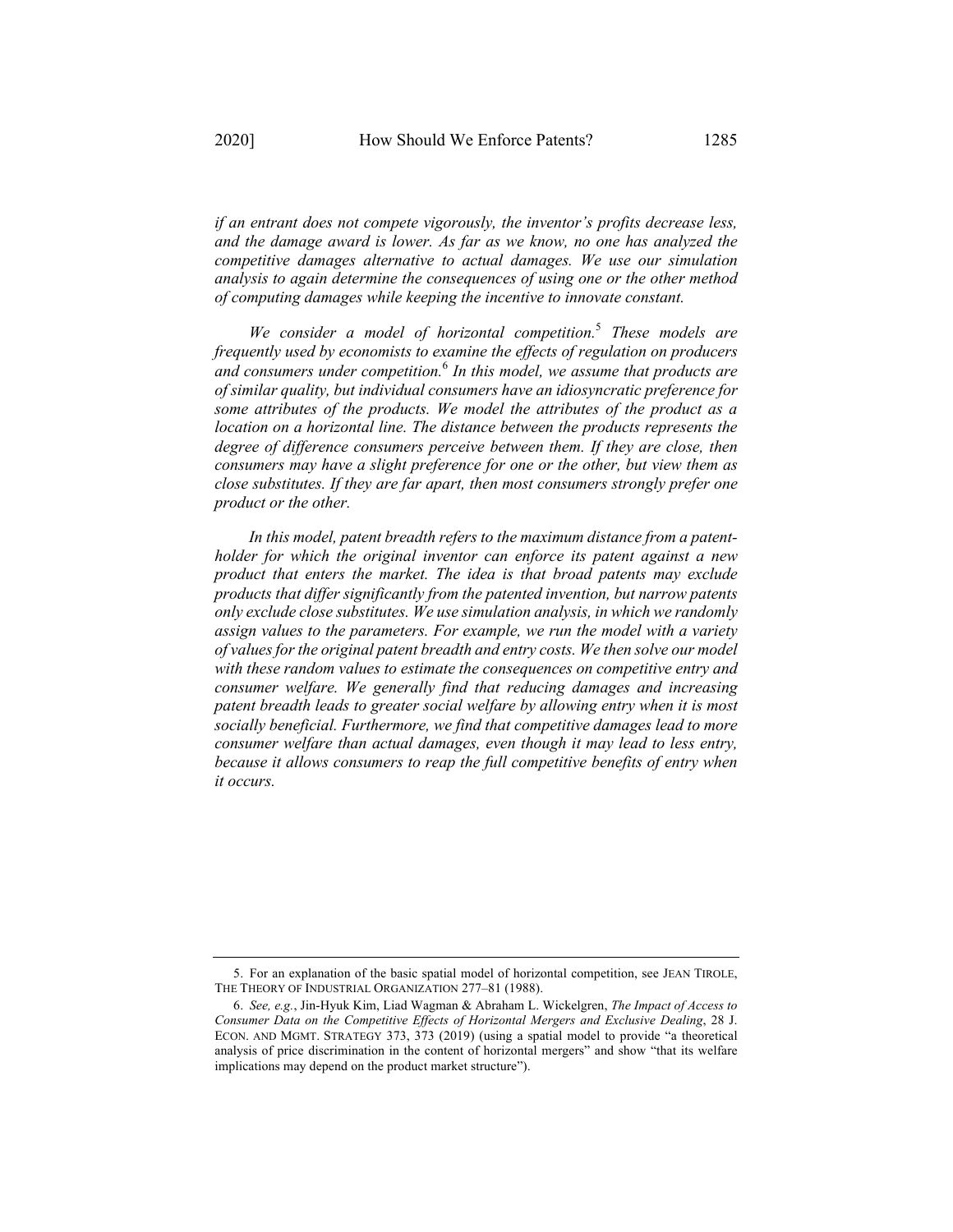### I. Doctrine and Literature

In contrast to several papers which are concerned with tailoring patent enforcement policy to the particular characteristics of the innovation to avoid undercompensating or overcompensating innovators,<sup>7</sup> we focus on the question of *how* best to compensate innovators. We are guided by Kaplow's general test, that the optimal patent policy maximizes "the ratio between the reward the patentee receives when permitted to use a particular restrictive practice and the monopoly loss that results from such exploitation of the patent."<sup>8</sup>

Ayers and Klemperer<sup>9</sup> look at the effect of uncertain enforcement of patents through damage claims, which has the same effect as lowering the damage multiplier in our model. They note that uncertain enforcement prevents some entry, but not all entry, which has the effect of lowering monopoly deadweight loss, but in addition, lowering the monopolists' profits.<sup>10</sup> Because "[t]he last bit of monopoly pricing produces large amounts of deadweight loss for a relatively small amount of patentee profit," they argue that some restrictions on the monopoly power of the patent-holder is optimal.11 Comparing the problem of incentivizing inventors to the problem of raising revenue through tax, they apply the "Ramsey intuition" to reducing damages and conclude that "larger restrictions in a patentee's monopoly power are efficient if the patent's length is increased to keep the patentee's expected profit constant."<sup>12</sup>

Several papers have used the same intuition to explore the optimal tradeoff of patent breadth. As explained by Denicolò, building on the results from Klemperer, the desirability of broad or narrow patents depends on a comparison between the rate at which increasing breadth increases the innovator's profits, compared to the rate at which increasing breadth

<sup>7.</sup> *See, e.g.*, Michael Abramowicz, *Cost-Plus Patent Damages*, 26 TEX. INTELL. PROP. L.J. 133, 133–34 (2018) (arguing that an inventor's production costs should be "a basis for . . . setting patent damages"); Lisa Larrimore Ouellette, *Adjusting Patent Damages for Nonpatent Incentives*, 26 TEX. INTELL. PROP. L.J. 187, 189 (2018) (examining the viability of "reducing patent damages to account for the nonpatent rewards that an invention has received"); Ted Sichelman, *Innovation Factors for Reasonable Royalties*, 25 TEX. INTELL. PROP. L.J. 277, 279 (2018) (criticizing the dominant approach to determining royalties as potentially leading to "over-compensation" or "undercompensation").

<sup>8.</sup> Louis Kaplow, *The Patent-Antitrust Intersection: A Reappraisal*, 97 HARV. L. REV. 1813, 1816 (1984).

<sup>9.</sup> Ian Ayres & Paul Klemperer, *Limiting Patentees' Market Power Without Reducing Innovation Incentives: The Perverse Benefits of Uncertainty and Non-Injunctive Remedies*, 97 MICH. L. REV. 985 (1999).

<sup>10.</sup> *Id.* at 993–94.

<sup>11.</sup> *Id.* at 987.

<sup>12.</sup> *Id.* at 991.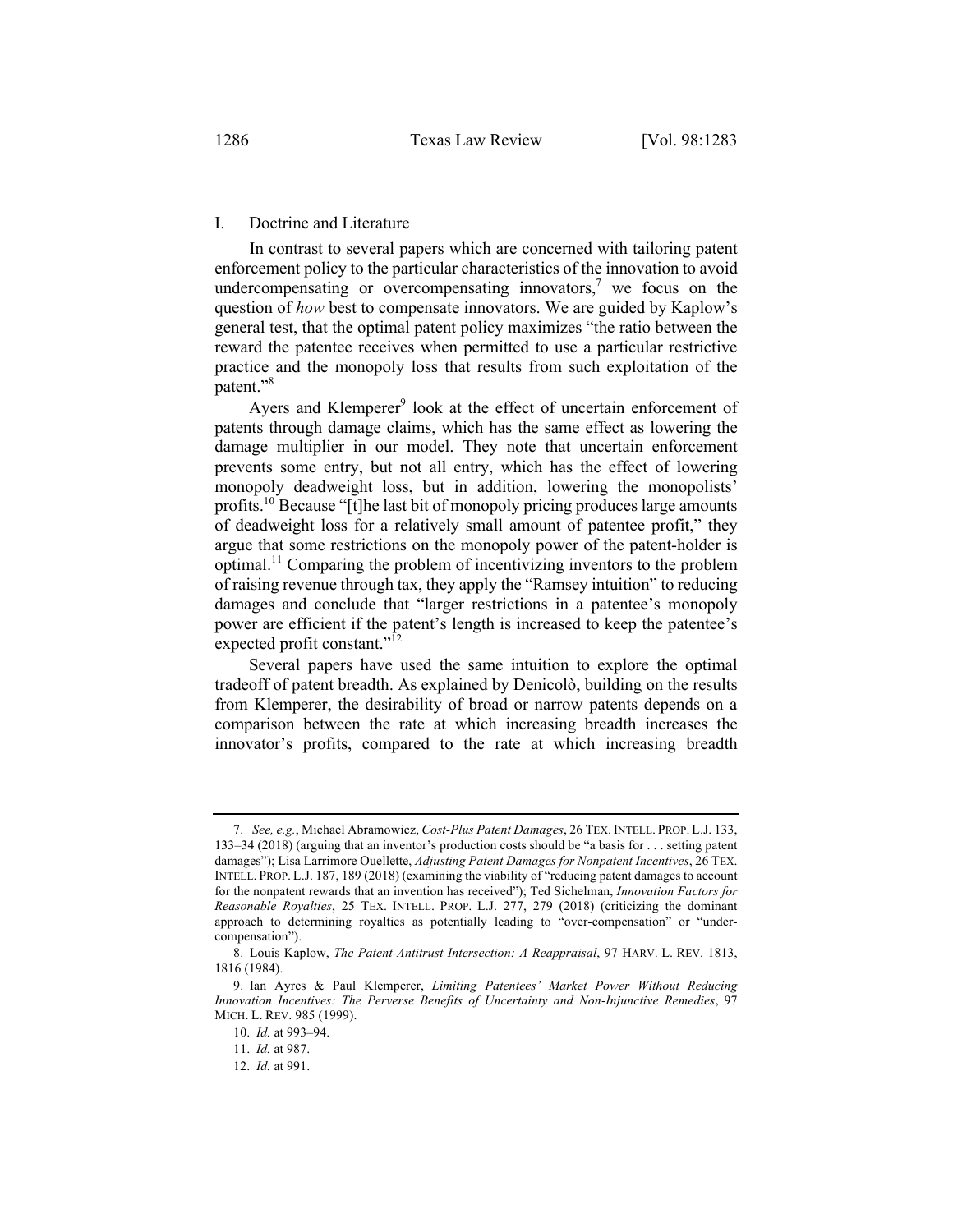decreases social surplus.13 If increasing breadth decreases inefficient copying or inefficient substitution, broad patents tend to be optimal.<sup>14</sup> On the other hand, if decreasing breadth only slightly constrains the innovator's ability to price at the monopoly level, and thus reduces deadweight loss much more than profits, narrow and long patents may be optimal.<sup>15</sup>

As shown by this literature, adjusting both patent breadth and patent penalties can be effective ways of limiting the market power granted by a patent to improve the ratio of innovation incentive to deadweight loss. Prior literature has focused on the tradeoff between breadth and length, or enforcement and length. Our paper instead focuses on the tradeoff between patent breadth and the degree and method of patent enforcement.

As stated in the introduction, courts have become reluctant to impose injunctions, and now rely much more on damage awards to enforce patent policy. Federal law provides that patentees proving infringement are entitled to compensation, stating that "[u]pon finding for the claimant the court shall award the claimant damages adequate to compensate for the infringement, but in no event less than a reasonable royalty for the use made of the invention by the infringer  $\dots$ ."<sup>16</sup>

As Judge Easterbook explains in *Grain Processing Corp. v. Am. Maize-Prods. Co.*: <sup>17</sup> "Lost-profits damages are designed to give the patent holder the economic benefits it would have enjoyed had its intellectual property been respected . . . . This rule calls for a reconstruction of the way the market would have developed in the absence of infringement."<sup>18</sup> Courts have interpreted lost-profits damages as what we refer to as *actual* damages: "Reconstruction takes account not only of substitutes *actually* produced but also what would have been produced, had it been economically advantageous to do so."19 This conception of damages is closest to actual damages, but we note that it still requires the factfinder to determine the outcome in a hypothetical market where there is no infringement.

Broadly speaking, this involves either comparing the current outcome to an outcome where there is no infringement because the entrant either did not produce a product, or produced a product that did not infringe (lost profits), *or* comparing to an outcome in which the entrant produced the same profit, but with a license from the inventor (reasonable royalties).

<sup>13.</sup> Vincenzo Denicolò, *Patent Races and Optimal Patent Breadth and Length*, 44 J. INDUS. ECON. 249, 251 (1996).

<sup>14.</sup> *Id.* at 264.

<sup>15.</sup> *Id.* at 257.

<sup>16.</sup> Patent Act of 1952, 35 U.S.C. § 284 (2018).

<sup>17.</sup> 979 F. Supp. 1233 (N.D. Ind. 1997), *aff'd*, 185 F.3d 1341 (Fed. Cir. 1999).

<sup>18.</sup> *Id.* at 1235–36 (internal citation omitted).

<sup>19.</sup> *Id.* at 1236 (emphasis added).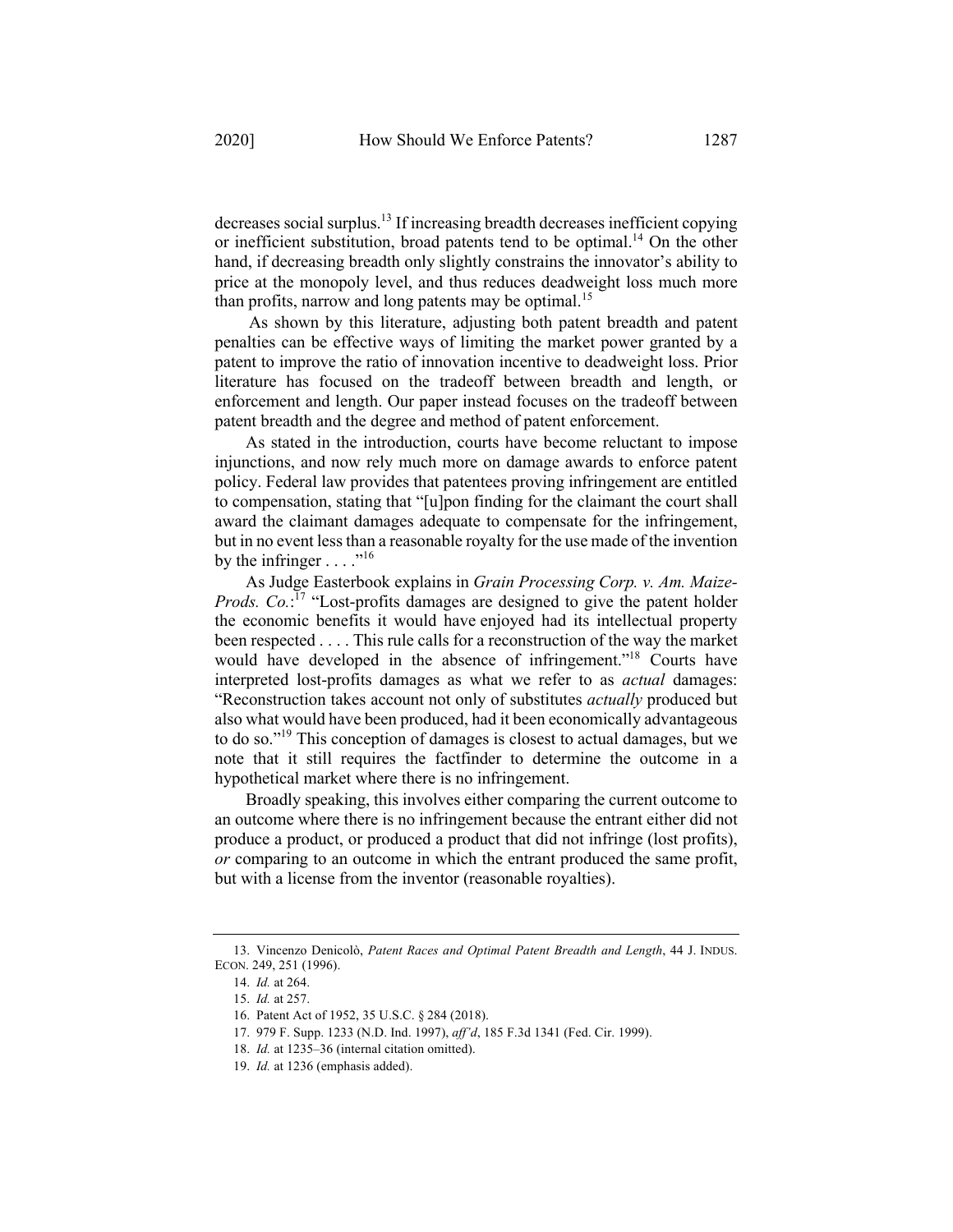# II. Description of the Model

We use a model of differentiated Bertrand competition based on the Hotelling linear city model with quadratic transport  $costs^{20}$  to simulate the effects of patent enforcement policy. Because this type of model parameterizes the characteristics of a particular product as a physical location, it allows us to meaningfully compare the effect of narrowing or broadening patent coverage.

To be precise, we assume that there is an original inventor that invents and patents a product with location arbitrarily chosen to be zero on the real line. This location represents the attributes of the product relative to the attributes the potential consumer desires. Potential customers are distributed uniformly along the line centered at zero.<sup>21</sup> That is, consumers who are located close to zero (on either side) find the attributes of the original invention fit their tastes quite well. Those who are located farther from zero find the original invention to be a worse fit for their tastes.

We denote the location of each customer  $j$  by  $z_j$ . All customers' value for the product includes a common component and an idiosyncratic component that depends on their location. The common component is the value  $v > 0$  that they would place on a product like this that fit their tastes perfectly. In addition, their idiosyncratic value reflects a reduction from the common value based on how far they are from zero. This represents the loss in value based on the difference between their idiosyncratic ideal and the actual qualities of the product. To be precise, we measure this cost due to idiosyncratic value as  $t \times z_j^2$ , where t is a parameter for the importance of idiosyncratic value, which we will call transport costs to be consistent with the economic literature.<sup>22</sup> Thus, *t* is a parameter for how much consumers

<sup>20.</sup> For more on this model, see TIROLE, *supra* note 5, at 279.

<sup>21.</sup> Obviously, for any finite number of consumers, they cannot literally be uniformly distributed over the entire real line. For our analysis, we can think of there being some point far enough from any seller beyond which there are no consumers. Because consumers so distant from a product would not purchase any product under consideration in the model, this does not affect our results.

<sup>22.</sup> For readers familiar with the industrial organization literature, our competition model is a simple variant of a Hotelling linear city model with an infinite line and quadratic transport costs. Because we have a random entrant location that can be very close to the original innovator's location, we need to have quadratic transport costs to make sure we have an equilibrium if the locations are very close together. We then build a patent rule with damages and an entry decision on top of this baseline model.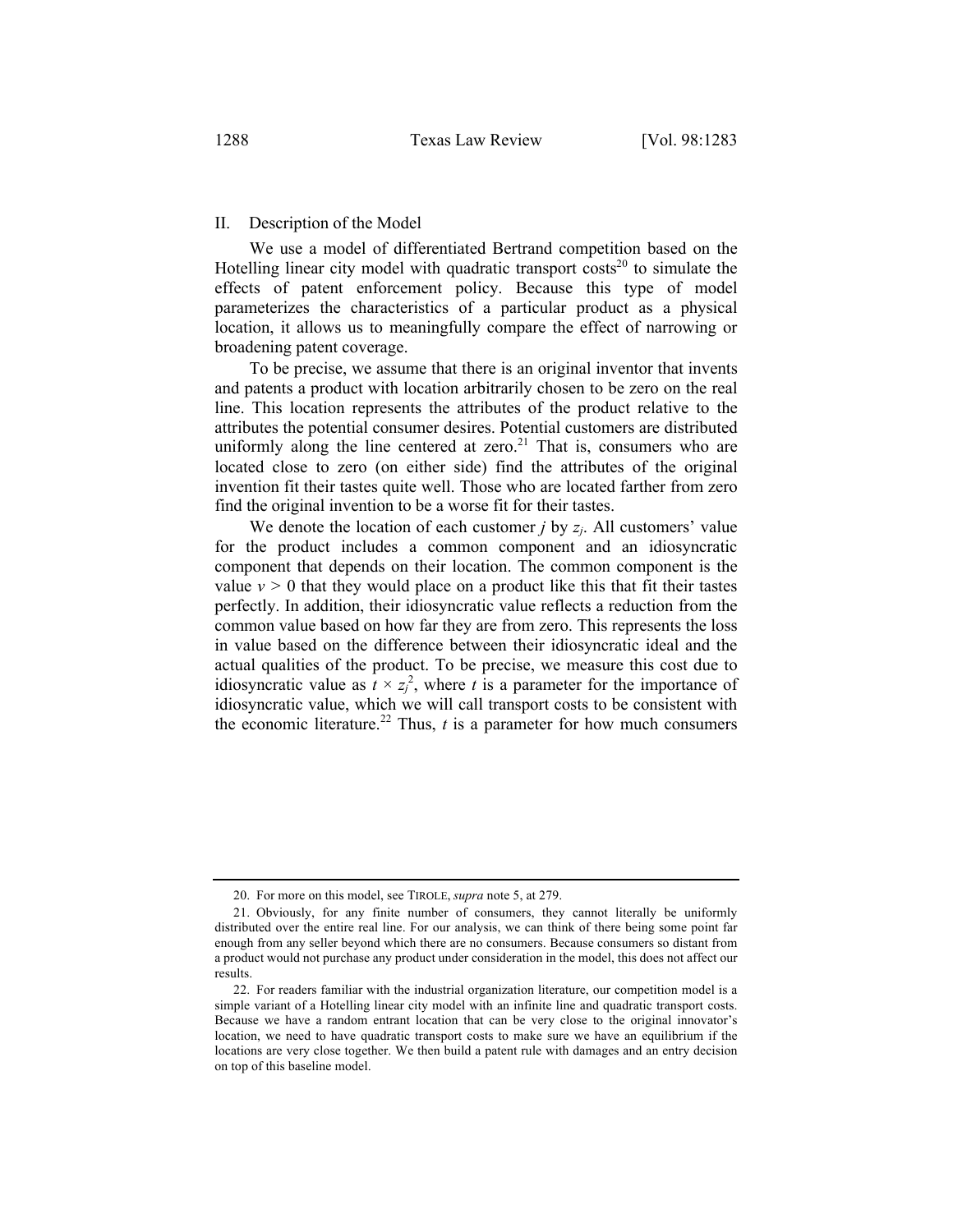care about the individual characteristics of a product matching their own tastes. Thus, if a consumer is located very close to zero, the inventor's product is a very close fit for its preferences, so it gets a greater net value from purchasing the product than does a consumer who is located farther from zero for whom the inventor's product is not as close a fit. The following table summarizes the model's parameters:

### **Table 1**

| Model Parameter  | Description                                                                                                            |
|------------------|------------------------------------------------------------------------------------------------------------------------|
|                  | Common value of the invention to<br>consumers                                                                          |
|                  | Importance of idiosyncratic value                                                                                      |
| $t \times z_i^2$ | Consumer $j$ 's idiosyncratic loss in<br>value due to the inventor's product<br>not being a perfect fit for her tastes |
|                  | The inventor's price                                                                                                   |

If the original inventor is a monopolist and charges a price of  $p_i$ , then a consumer will purchase its product if  $v - t \times z_j^2 - p_i > 0$  (i.e., if the consumer's net value for the product after adjusting for imperfect product fit exceeds the price she has to pay). This implies that the inventor's sales will be  $2\frac{\sqrt{(v-p_i)}}{t}$ , as all of the consumers who are located between  $-\frac{\sqrt{(v-p_i)}}{t}$  and  $\frac{\sqrt{(v-p_i)}}{t}$  receive positive value from buying the product. For those who are outside the interval, the product is not a close enough fit for their tastes to warrant paying the purchase price,  $p_i$ . The more consumers care about their idiosyncratic tastes (*t* is larger), the fewer consumers buy the inventor's product. Knowing this, the inventor will choose a price  $(p_i)$  to maximize profits  $(\pi_i)$ . We assume that the product can be produced at constant marginal cost which we normalize to zero.<sup>23</sup> So, the inventor's profit is given by  $\pi_i =$  $p_i \times 2 \frac{\sqrt{(v-p_i)}}{t}$ . This is maximized when  $p_i = \frac{2v}{3}$ .

The following figure graphically illustrates the consumer purchase behavior. Those consumers whose tastes are close to zero, on either side, will buy from the original inventor when it is a monopolist. Notice that as the original inventor increases its price, the number of consumers who buy from

<sup>23.</sup> That is to say, we can just think of  $p_i$  as the excess of the price over production cost and think of  $\nu$  as the excess of consumer's value over production cost.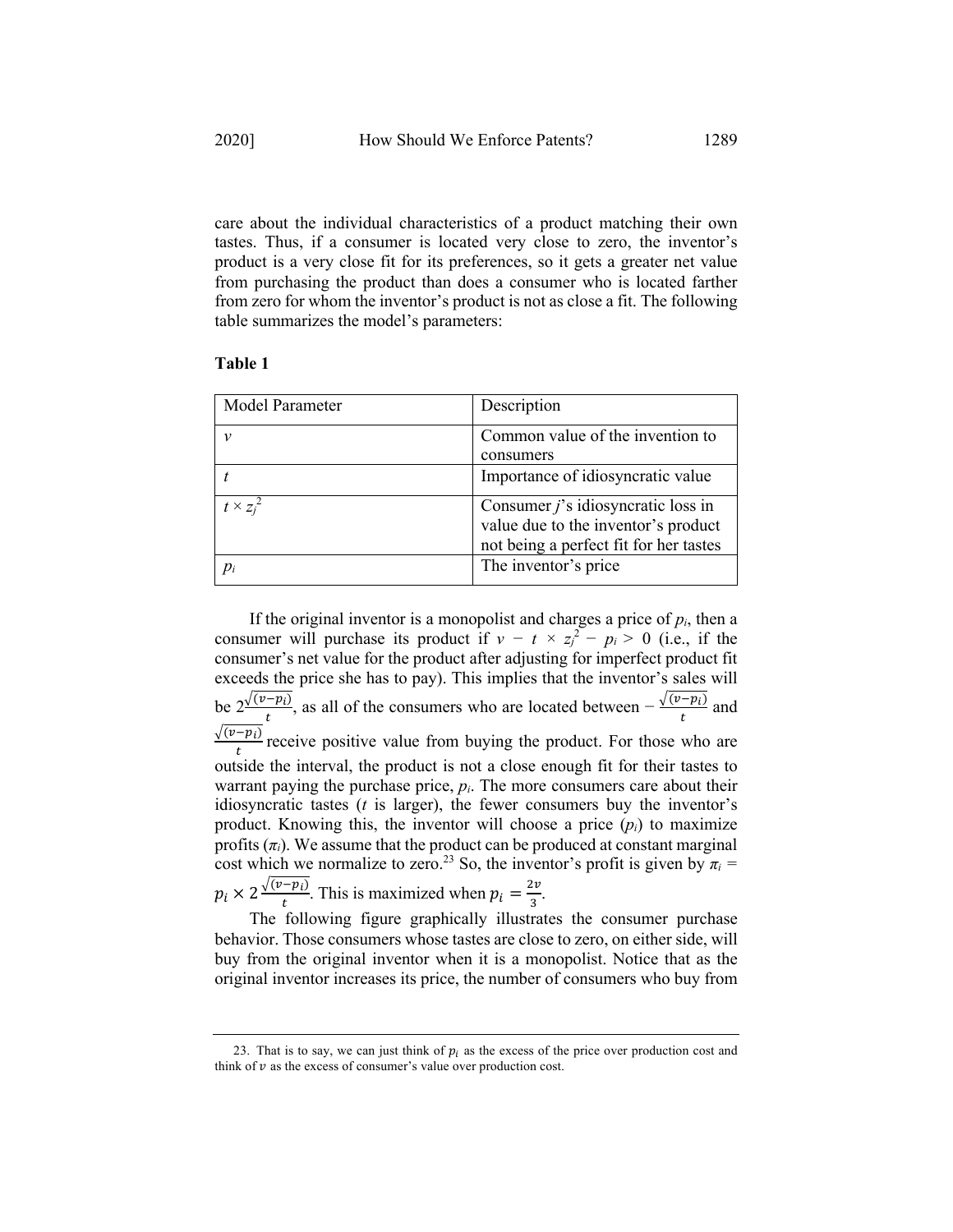it declines (the buy region shrinks), but it makes more profit from each consumer. Choosing price  $p_i = \frac{2v}{3}$  generates maximal profit for the original inventor when it is a monopolist.

### **Figure 1**

| $\sqrt{(v-p_i)}$ |                                                                     | $\sqrt{(v-p_i)}$ |  |
|------------------|---------------------------------------------------------------------|------------------|--|
|                  | Do Not Buy   Buy from Monopolist   Buy from Monopolist   Do Not Buy |                  |  |
|                  |                                                                     |                  |  |

We now turn towards the problem of potential entry. We assume that a potential entrant gets an idea for a new product based on the original inventor's product. This follow-on invention's features are such that the entrant's product is located at point *ze* on the line. Note that the value of *ze* represents the degree of difference between the new product and the original invention. If the magnitude of *ze* is large, consumers view the product as very different from the original invention, whereas if *ze* is small, consumers view the new product as a close substitute. We assume that  $z_e$  is chosen randomly from a uniform distribution between zero and *zmax*. <sup>24</sup> Just like for the product of the original inventor, a consumer's value for the entrant's product depends on how closely its features match their individual preferences. Again, we model this as a consumer's value for the product declining based on how far their preferences are from the new product's features by an amount  $t \times (z_e - z_j)^2$  for a consumer located at  $z_j$ . Thus, if the price of entrant's product is  $p_e$ , consumer *j* located at  $z_j$  will prefer the entrant to the original invention if  $p_e + t \times (z_e - z_j)^2 < p_i + t \times z_j^2$ .

In order to capture the effect of damages on follow-on inventions, we assume that developing this into a new product is costly. That is, we assume the entrant has to pay a cost *k*, which is randomly chosen between zero and *K*. This randomness reflects the fact that there is some uncertainty associated with the cost of future inventions, so the likelihood the entrant develops the invention increases smoothly with the anticipated profit from entry.

Let us use  $d_{Pat}$  to parameterize patent breadth, which we model as the minimum distance in product space from the original invention for which entry does not infringe the patent. In other words, if  $|z_e| \le d_{Pat}$ , an entrant's product is similar enough to that of the original inventor that it is infringing; otherwise the entrant's product is different enough from the patented product

<sup>24.</sup> We set  $z_{max} = \sqrt{\nu}$ . This guarantees that we are not considering entry locations that are so far from the innovator's location that they do not compete (i.e., they do not affect the innovator's profit even in the absence of patent protection).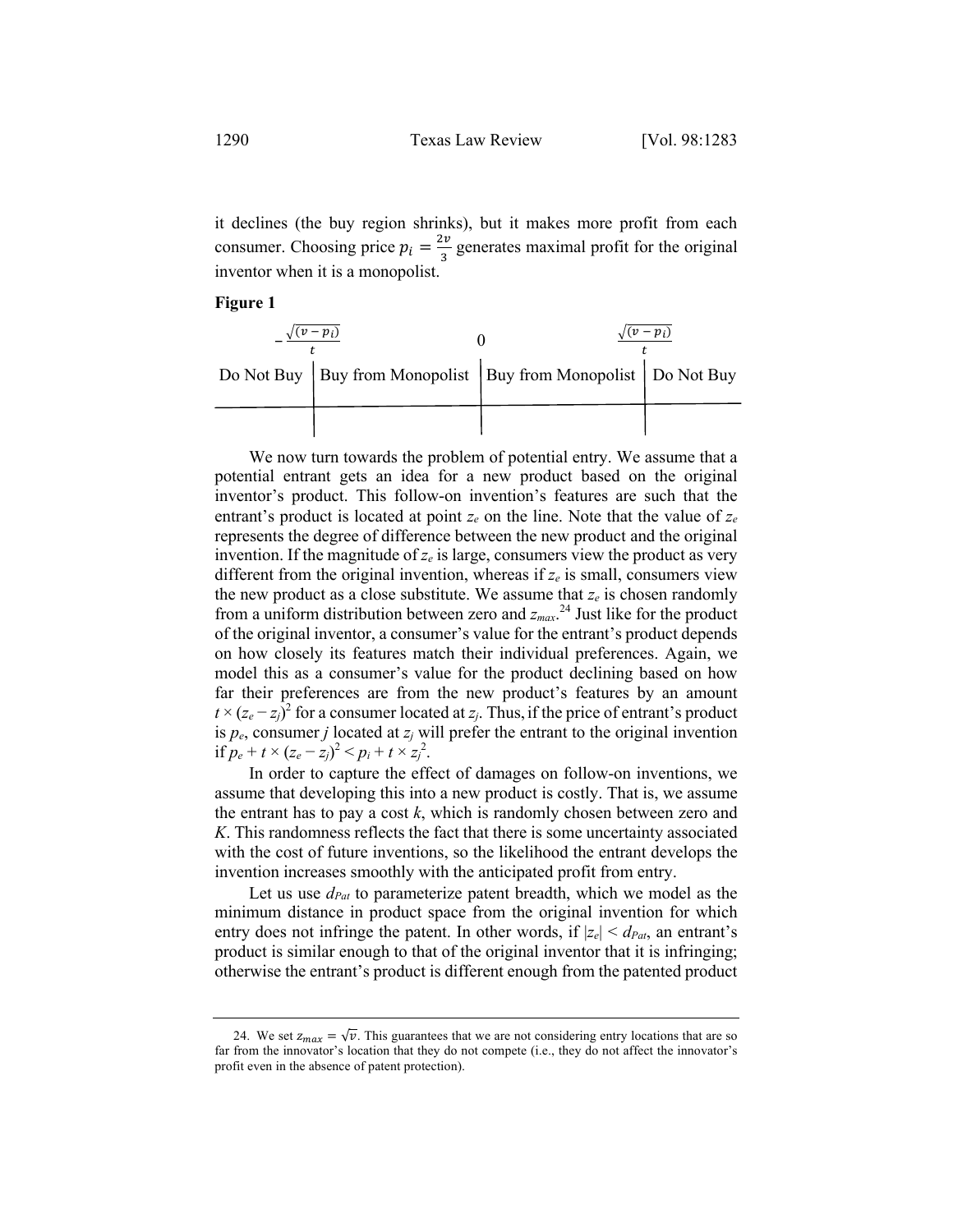that it is not covered by the patent. When patents are enforced by damages, we note that this does not necessarily mean that there will be no entry. If the entrant expects to make more by entering than it would pay in development costs and infringement damages, the entrant would enter even if its product is infringing. $25$ 





Using  $\pi_e$  to represent the entrant's anticipated profit from sales, and *F* to represent anticipated damages, a potential infringing entrant will develop the product and enter if and only if  $\pi_e > k + F$ . As we will discuss, both  $\pi_e$  and *F* will depend on the entrant's location in product space, *ze*. The further the entrant's product is located from that of the original innovator, the larger the entrant's profit (because there is less competition) and the smaller the damages (again, because less competition means that entry reduces the innovator's profit by a smaller amount).

There are two policy components that determine the degree of effective patent protection. The first is the damage multiplier, and the second is the patent's breadth. The damage multiplier, which we refer to as *y*, is the fraction of the original inventor's lost profits from entry that the infringing entrant has to pay if it enters. Thus,  $y = 1$  corresponds to the entrant having to fully compensate the patent-holder for its lost profits and  $y = \frac{1}{2}$ , for example, means that the entrant only has to compensate the patent-holder for half of its lost profits. We note that *y* can be interpreted to incorporate the likelihood that an infringer escapes liability; thus, we could have  $y = 1/2$  if the infringing entrant might escape liability half the time but will have to pay damages equal to all the patent-holder's lost profits when it does not escape liability. Because a lower damage multiplier reduces the original innovator's profit, both by reducing its compensation in the event of infringing entry and by increasing the probability of infringing entry, lower damage multipliers must

<sup>25.</sup> We abstract away from the fact that intentional infringement may be treated differently from inadvertent infringement. When we introduce the expected damage multiplier *y*, it can be thought of as the product of the likelihood of an infringement multiplier times the actual damage multiplier.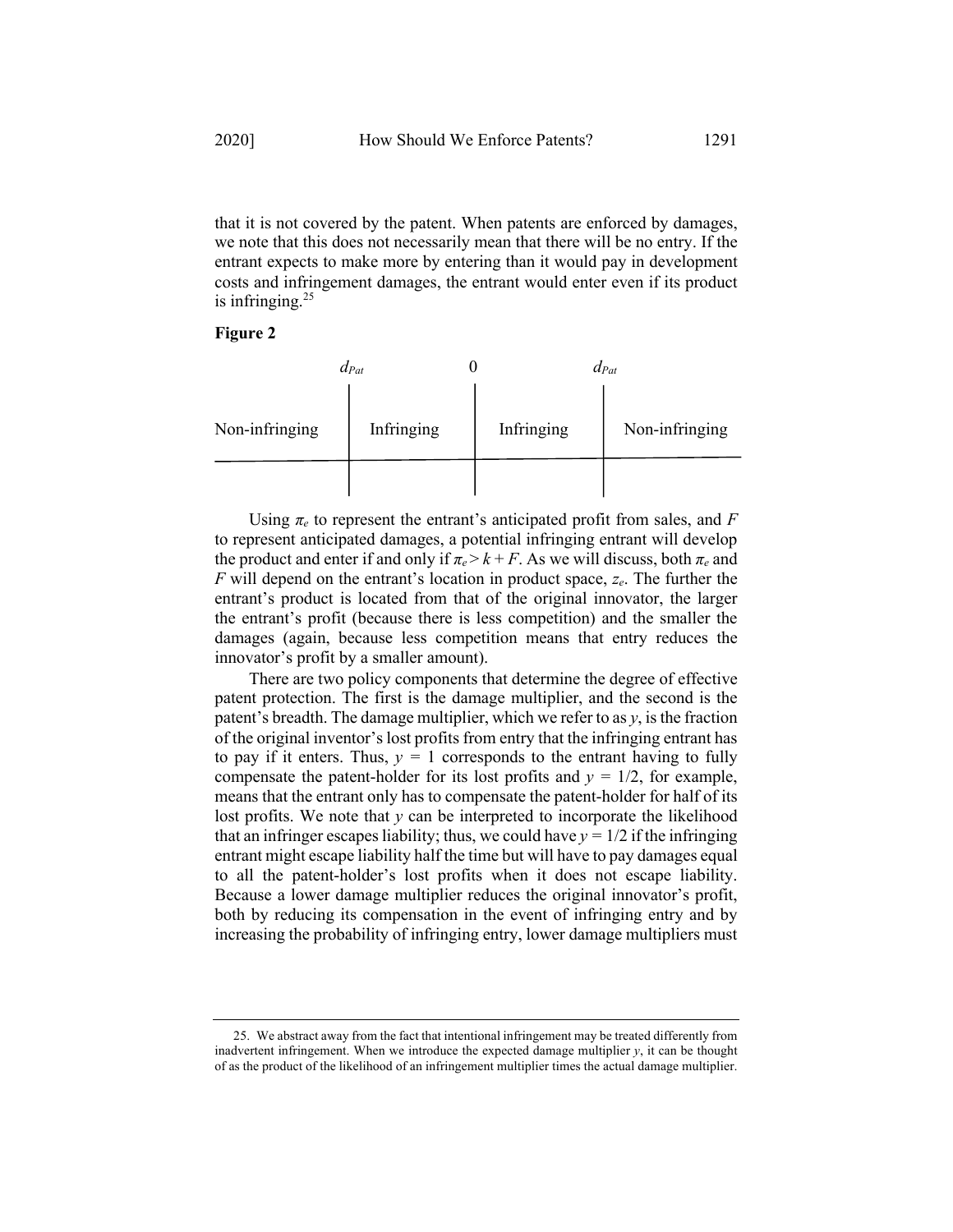be combined with increased patent breadth to keep the incentive to innovate constant. The table below summarizes the key components of the model so far:

| $v - (p_i + t \times z_i^2)$         | Consumer $j$ 's net payoff from             |
|--------------------------------------|---------------------------------------------|
|                                      | buying patented product                     |
| $v - (p_e + t \times (z_e - z_i)^2)$ | Consumer $i$ 's net payoff from             |
|                                      | buying the entrant's product that is        |
|                                      | located at $z_e$                            |
| $\mathcal V$                         | The fraction of the patentee's lost         |
|                                      | profit the entrant must pay in              |
|                                      | damages if it infringes                     |
| k                                    | Entrant's fixed cost of entry:              |
|                                      | randomly chosen between 0 and $K$           |
| $d_{Pat}$                            | Patent breadth: $z_e$ between 0 & $d_{Pat}$ |
|                                      | infringes                                   |
| $\pi_e$ , $\pi_i$ , $\pi_m$          | Entrant's gross profit from entry,          |
|                                      | patentee's gross profit after entry,        |
|                                      | patentee's gross profit as a                |
|                                      | monopolist                                  |

# **Table 2**

The following figures illustrate the tradeoffs involved in adjusting damages and patent breadth while keeping the innovation incentive constant. In the first figure, we have a regime with a large damage multiplier, *y*, and narrower patent protection given by  $d_{Pat}$  (*LP* stand for lost profits of the patentee).

# **Figure 3**

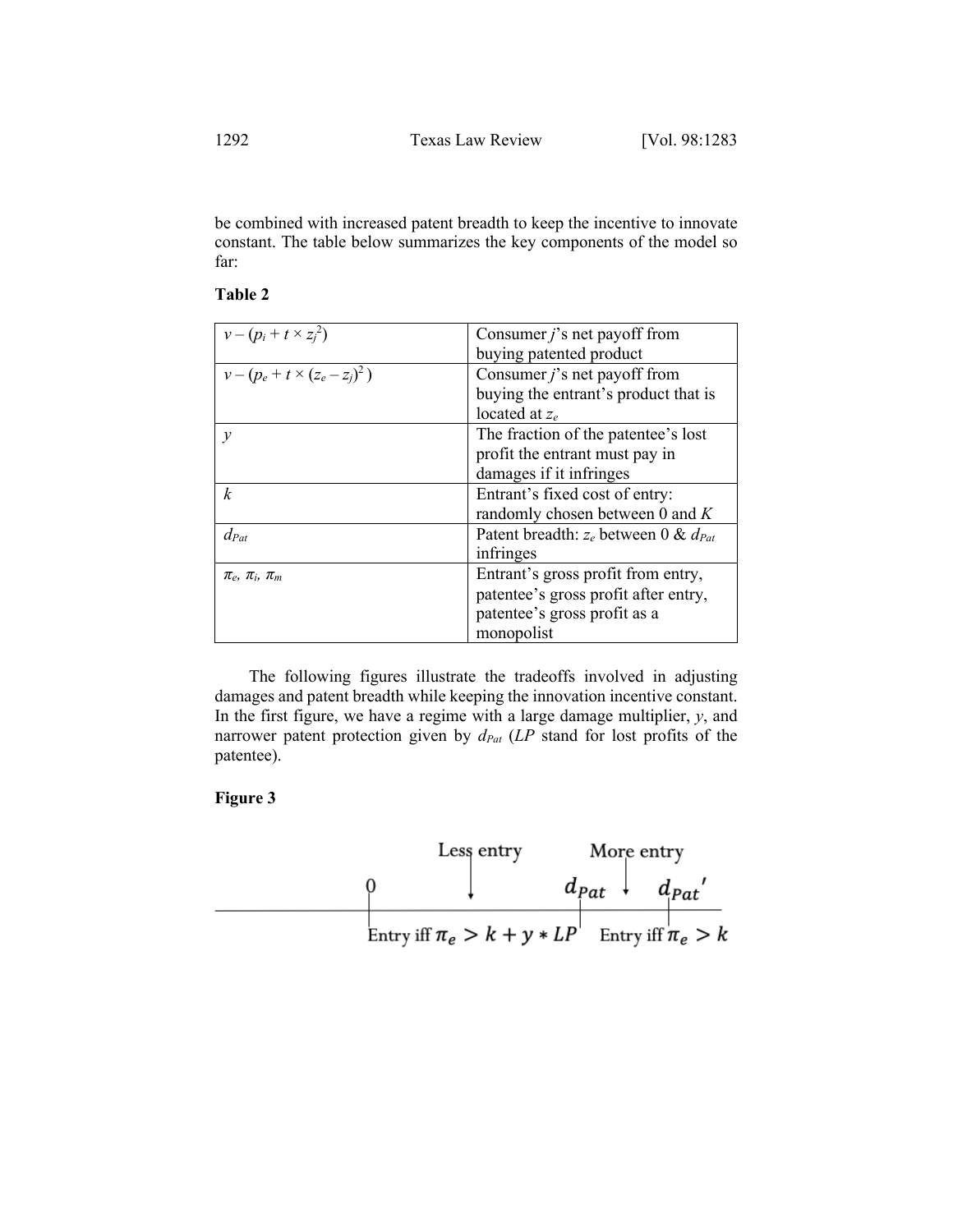*y'*, and broader patent protection given by  $d_{Part}$ .





The second regime with smaller damages and broader patent protection induces more entry in the region that is patent protected under both regimes (between 0 and  $d_{Pat}$ ) simply because damages are smaller. However, in the region that is not protected under the first regime but is subject to patent protection under the extended breadth of the second regime (the region between  $d_{Pat}$  and  $d_{Pat}$ <sup>'</sup>) there will be less entry.

We consider two different methods for calculating lost profit from infringement. The first method we consider is *actual damages*. Under this method (the traditional one) the court assesses damages based on the actual impact of entry by the competitor on the inventor's profits. Since the greater the decrease in the inventor's profits, the more damages the entrant pays, the entrant has an incentive not to compete very aggressively. With actual damages, the entrant will know they have to pay *y* dollars for every dollar their entry reduces the inventor's profit. Thus, if  $\pi_m$  is the inventor's profit without entry, and  $\pi_i$  is the inventor's actual profit, the entrant must pay  $y \times (\pi_m - \pi_i)$ . If  $\pi_e$  is the entrant's profit, then the entrant chooses price to maximize  $\pi_e + y\pi_i$ . If  $y = 1$ , this implies that the entrant is essentially maximizing joint profit, and we would expect something close to the fully collusive outcome in which both the entrant and the incumbent price close to the joint monopoly price.<sup>26</sup>

We also consider an alternative method for computing damages that we call *competitive damages*. In this method, the court assesses damages based on the impact on the inventor's profits of entry by a hypothetical competitor, located at *ze*, who is *not* concerned with infringement damages. Under this method, the damages assessed depend only on the fact of entry and not on

<sup>26.</sup> Even in this situation, we would not get the fully collusive outcome since the original innovator is not maximizing joint profits. In fact, if  $y = 1$ , the original innovator is completely indifferent to its actual profits because it will end up earning its monopoly profit no matter what. That said, we assume that the original innovator maximizes its profits from competition in this case, just as it would for any *y <* 1 to maintain consistency between cases of *y* very close to 1 and *y* actually equal to 1.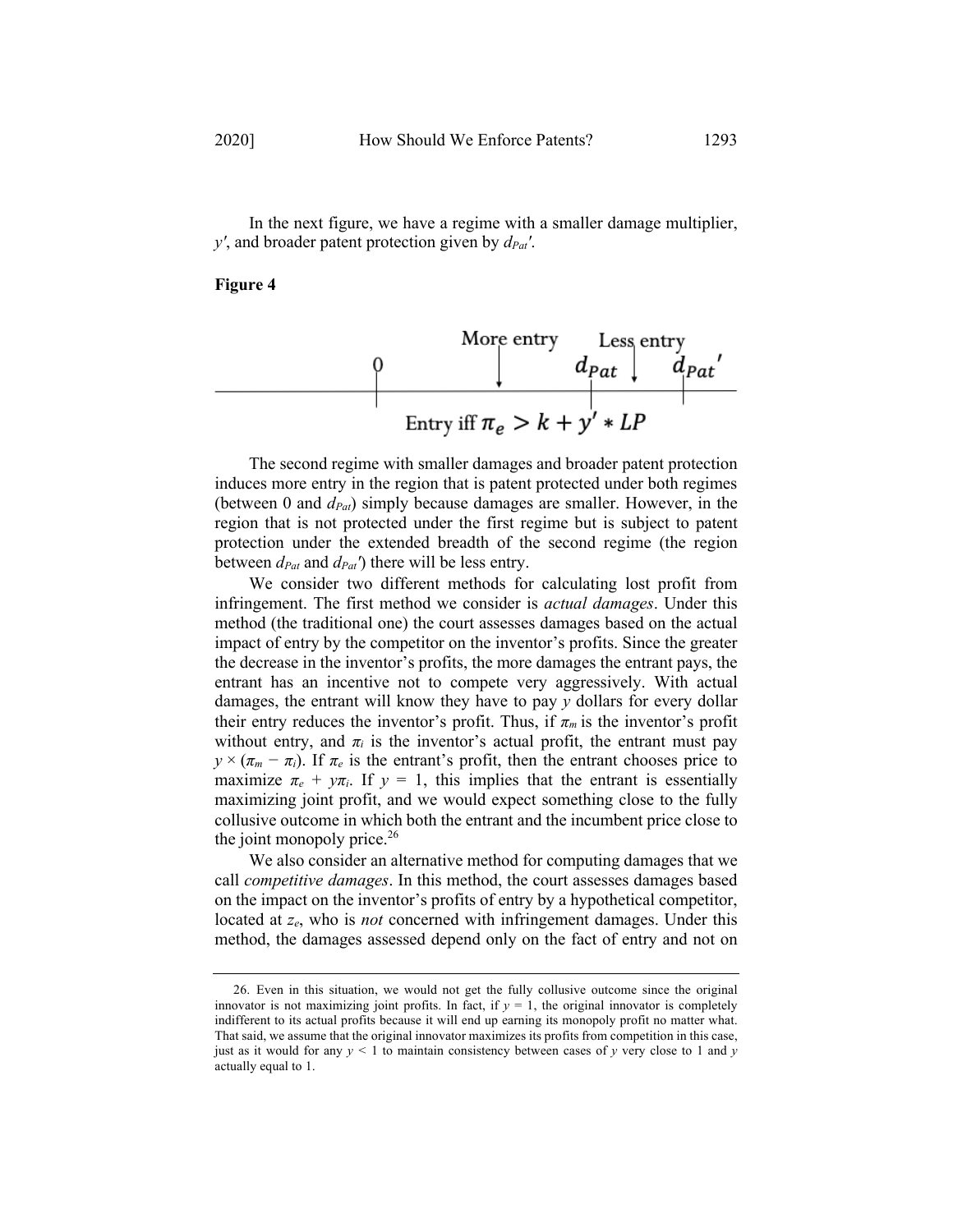the entrant's behavior after entry. Since damages are fixed from the point of view of the entrant, the entrant chooses price to maximize their own profits without regard to damages and has no incentive to moderate competition to preserve the monopolist's profits. Competitive damages thus maintain vigorous competition upon entry. On the other hand, because the entrant has no ability to reduce its damages from entry, entry is less likely to be profitable, so competitive damages reduce its probability. For damage multipliers sufficiently less than one, the actual damages method will result in greater expected profits for the patent-holder as well as for the entrant. Thus, for any  $y \le 1$ , the breadth of patent protection must be somewhat wider under competitive damages than under actual damages in order to keep the expected profit of the patent-holder constant. For damage multipliers close to one, however, the incumbent might be better off under competitive damages because its entry-deterring properties outweigh its collusive benefits (which matter much less to the incumbent when it gets close to full compensation for lost profits). As a result, for damage multipliers close to one, the use of actual damages can require wider patent breadth for any given damage multiplier than does the use of competitive damages to maintain any given expected profit level for the patent-holder.

# III. Description of the Simulation

To assess the impact of how patents are protected, we conducted the following simulation analysis. We normalized *t* (our parameter that measures the degree of importance of the differences in product attributes to consumers) to one. This does not reduce the generality of our results since we can just think of all the other parameters as being measured in units of *t*. We then draw an initial random value for  $d_{Pat}$  (the breadth of patent protection) and *v* (the common value of the product to all consumers). We then computed the profit an inventor would expect if *y*, the damage multiplier, is set to one, so that an inventor is fully compensated for infringement. To do this, we determine both the patent-holder's and the entrant's profits if the entrant enters the market at any particular location *ze* under both actual and competitive damages (obviously, if the entrant enters at a location that exceeds *dPat* then it does not have to pay any damages). Given the entrant's gross profits at a location, we can then determine the probability that an entrant at any location would enter the market (this is just the probability that its entry costs are less than its gross profits). Under our assumption that an entrant is equally likely to have a potential product at any location between the patent-holder's location and a distance *zmax* away, we can then calculate the overall expected profit of the patent-holder as a probability-weighted average of its monopoly profit when there is no entry,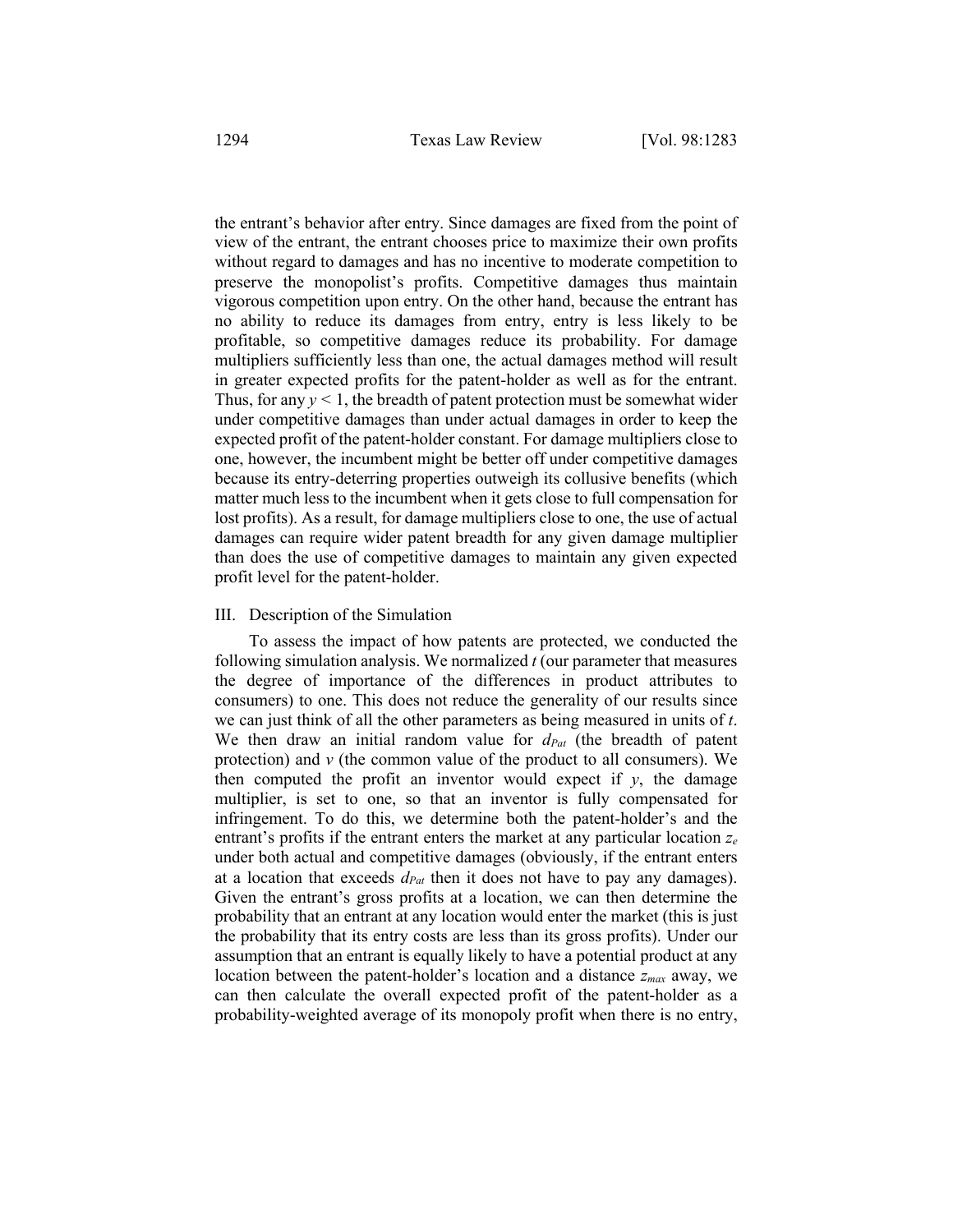its duopoly profit when the entrant enters beyond the patented region, and its duopoly profit plus damages when the entrant enters inside the patented region.<sup>27</sup>

We then consider the implications of reducing damages *y* but broadening the patent. Because we are interested in the effects of *how* we enforce patents, rather than the overall strength of patents, we broaden the patent just enough to make up for the reduced damages. That is to say, we find the (increased) value of  $d_{Pat}$  that will exactly make up for the decrease in  $y$  so that the expected profit of the patent-holder will be unchanged.<sup>28</sup> For any given  $y < 1$ , the value of  $d_{Pat}$  that keeps expected profits constant is different depending on whether damages are calculated using actual or competitive damages.<sup>29</sup> Our simulation considers both cases. In so doing, we are effectively holding constant the incentive for the patent-holder to create the product in the first place. So, our simulation analysis assesses the effects of alternative ways to provide any given incentive to innovate.

For any value of  $\nu$  and initial value of  $d_{Pat}$ , we then calculate the total welfare in the market (the profits of the patent-holder and entrant less the entrant's entry cost plus the consumer surplus) and the consumer surplus for various combinations of  $y$  and  $d_{Pat}$  that keep the patent-holder's profit constant. We do this both for the case of actual and competitive damages. This tells us whether it is better to incentivize innovation through larger damages and narrower patents or smaller damages and broader patents. We can also determine whether it is better to compute actual damages, which will reduce competition in the market given entry, but also encourage entry, or to use competitive damages that produce a more competitive post entry outcome.

Before proceeding to a discussion of the results, it is worth commenting that neither of these basic questions have answers that are obvious. With narrower patents and higher damages, we get less entry of products similar to those of the original patent, but more entry for products that are outside the scope of the narrower patent but would be inside the scope of a broader

<sup>27.</sup> To be a little more precise, note that the duopoly profit and damages are different for every entry location. We take this into account in our simulation.

<sup>28.</sup> This requires calculating the expected profit of the patent-holder in the same way that we do for our baseline case of  $y = 1$  and the original value of  $d_{Pat}$ .

<sup>29.</sup> As discussed briefly above, we calculate competitive damages by finding the patentholder's lost profits given entry by an entrant that ignores the possibility of paying damages when setting prices (although it considers them when deciding to enter) because they are fixed costs which depend only on entry. So, in this case, prices and profits are determined through standard duopoly competition. For actual damages, however, the entrant knows the court will look at the patentholder's actual profit after entry and compare it to the patent-holder's monopoly profit. Thus, the entrant can reduce its damage payment by charging a higher price, which will reduce its sales and increase the patent-holder's sales. For our actual damage calculation, we consider how the entrant would set prices, given that it is trying to optimize its market profits *minus* its damage payment. We also take into account how this affects the entrant's entry decision.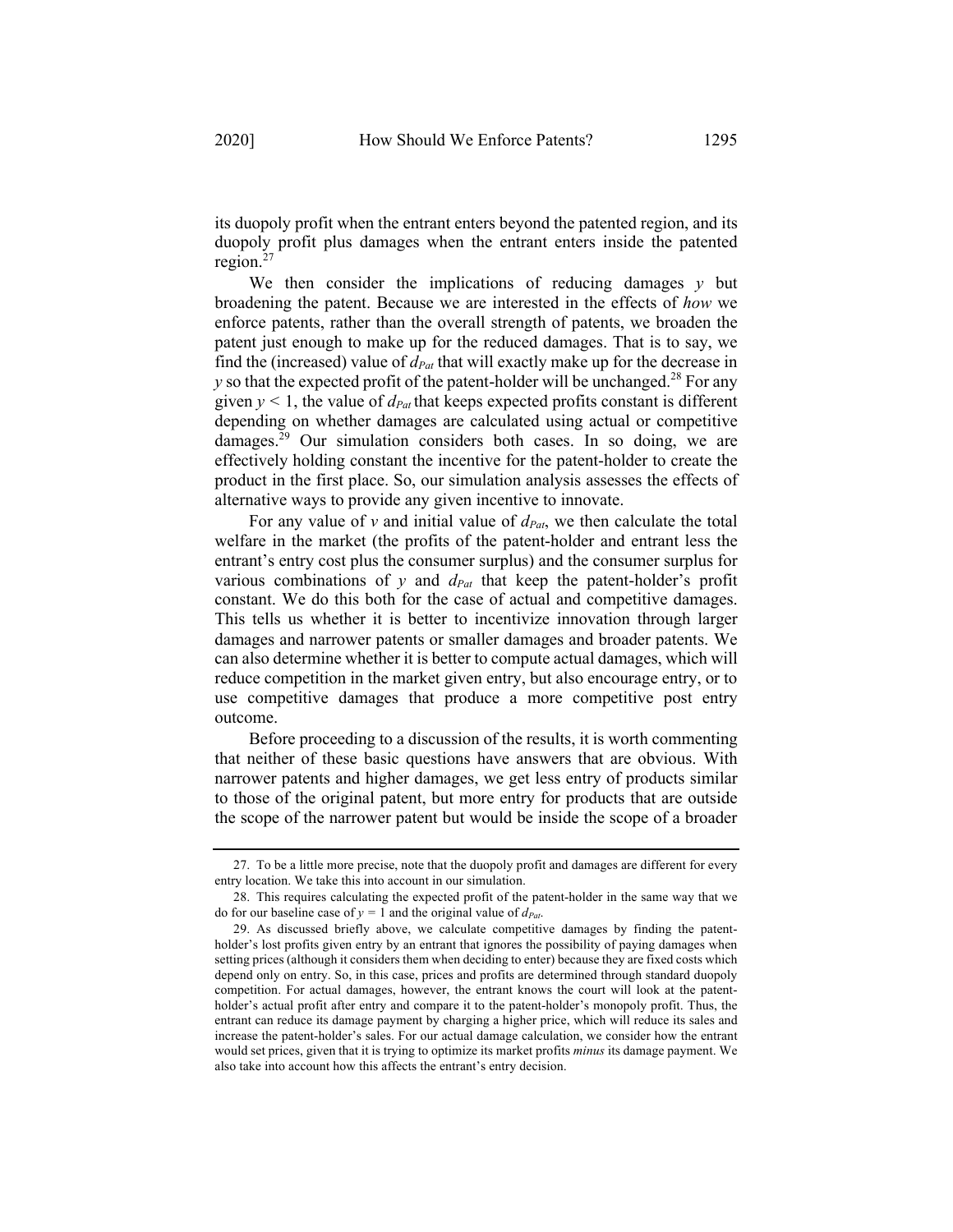patent. Entry close to the patented product provides more vigorous competition, reducing the deadweight loss from monopoly more, but it does not provide as much product variety benefits as does more distant entry.

Similarly, using competitive damages generates more competition when there is entry, but because it makes entry more costly (since the entrant cannot mitigate damages by pricing higher for any fixed positive damage multiplier *y*, competitive damages will always be greater than actual damages), it results in less entry. Furthermore, we have to consider the net effect of these factors on the patent-holder's profit (less aggressive competition increases that profit, but more entry decreases it) and adjust the scope of patent protection accordingly. Thus, one could easily imagine that either method of computing damages might be superior either for total social welfare or consumer surplus.

# IV. Simulation Results

With respect to the question of whether any given level of patent protection should be accomplished with broader patents and smaller damages or narrower patents and larger damages, our results are fairly unequivocal. Broader patents with smaller damages produce more total welfare for every set of parameter values and more consumer surplus for almost every set of parameter values in our simulation. Moreover, the effect appears to be very consistent. With both actual and competitive damages, for every reduction in *y* and increase in  $d_{Pat}$  that keeps the expected profit of the patent-holder constant, we see an increase in welfare. We get the same result for consumer surplus with competitive damages as well. For actual damages, in just over 10% of cases the second lowest (rather than the lowest) level of *y* and the second highest (rather than the highest) level of  $d_{Pat}$  generate the greatest consumer surplus.

Lower damages imply less distortion of entry when it occurs. To be precise, if we lower damages but increase breadth, we will have more entry by close competitors who can enter at low cost, but fewer entrants with moderate development costs at the edge of the patent. Because most of the surplus of entry by a close competitor goes to consumers, a close competitor will only be willing to pay the penalty if the total surplus from their entry is very high. On the other hand, a competitor who enters far from the inventor and competes less vigorously keeps a greater share of surplus. Thus, if we are choosing between two entrants who expect the same profit, society prefers the closer entrant because it has a larger positive externality on consumers.

There is some heterogeneity in this effect, however. For example, the benefit from widening patents and reducing damages is substantially larger for competitive damages than it is for actual damages. This is probably because the social benefit from reducing damages comes from increased entry in the patented region. Under actual damages, the marginal entrant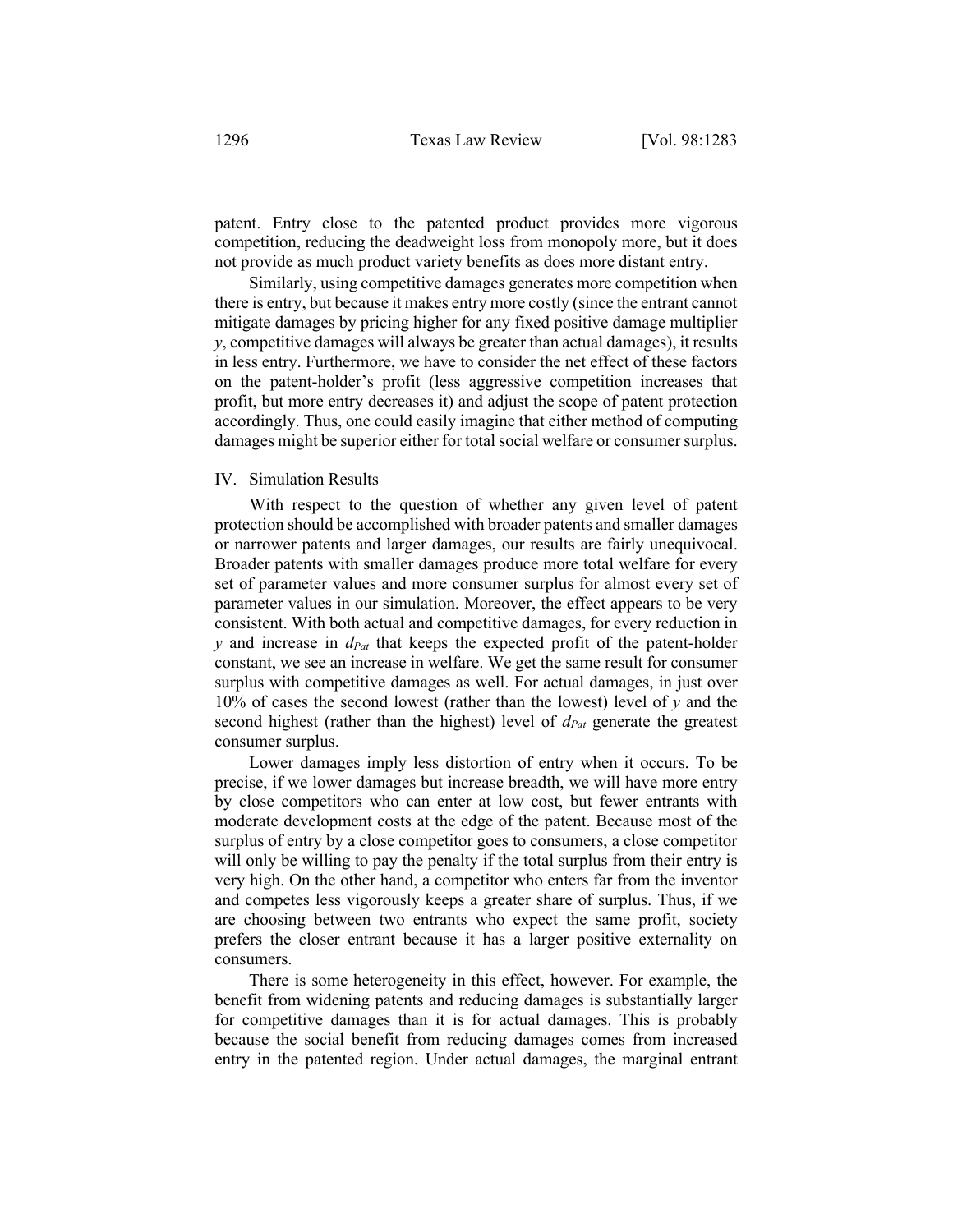contributes less to social and consumer welfare because they compete less vigorously and capture a higher portion of the social welfare from entry. On the other hand, with competitive damages, a high portion of welfare goes to consumers, so the social benefit from entry when the entrant is indifferent is likely to be higher.

In addition, the effect of reducing damages and increasing patent breadth is also much greater on a percentage basis when we focus on consumer surplus rather than total welfare. Almost all of the increase in total welfare comes from an increase in consumer surplus, despite the fact that in the simulations, consumer surplus is typically much less than half of total welfare. This difference appears both under actual and competitive damages.

In terms of the comparison between actual and competitive damages, our results are slightly more equivocal, but they still paint a pretty consistent picture in favor of competitive damages. In every simulation draw, the outcome that generates both the largest total social welfare and the largest consumer surplus is the lowest possible level of damages combined with the broadest patent protection under competitive damages. Of course, the simulation considers the same damage multiplier under both hypothetical and actual damages. Thus, one might object that this isn't a fair comparison because one might be able to have lower damage multipliers and broader patents under actual damages and still maintain the patent-holder's profit than is possible under competitive damages. While the simulations do bear this out, it is worth noting that total welfare and consumer surplus are always higher under competitive damages with the second lowest *y* and the second widest  $d_{Pat}$  than they are under the lowest *y* and the widest  $d_{Pat}$  even when patent protection is broader under actual damages in this comparison.<sup>30</sup> This suggests that the benefit of being able to have smaller damage multipliers and wider patent protection under actual damages does not compensate for the benefits of competitive damages in this case.

That said, it can be (though not always) the case that if we focus on the suboptimal regime of damage multipliers close to one and narrower patent protection, both total welfare and consumer surplus are sometimes higher under actual damages than competitive damages. In these cases, we see that the width of patent protection is actually greater under actual damages reflecting the fact that the entry-inducing effects of actual damages for *y* close to one are reducing the patent-holder's profit more than the collusive effects of actual damages are increasing it. This isn't surprising, given that for

<sup>30.</sup> In further work, we plan on comparing the welfare results of the damage computation methods while holding  $d_{Pat}$  constant.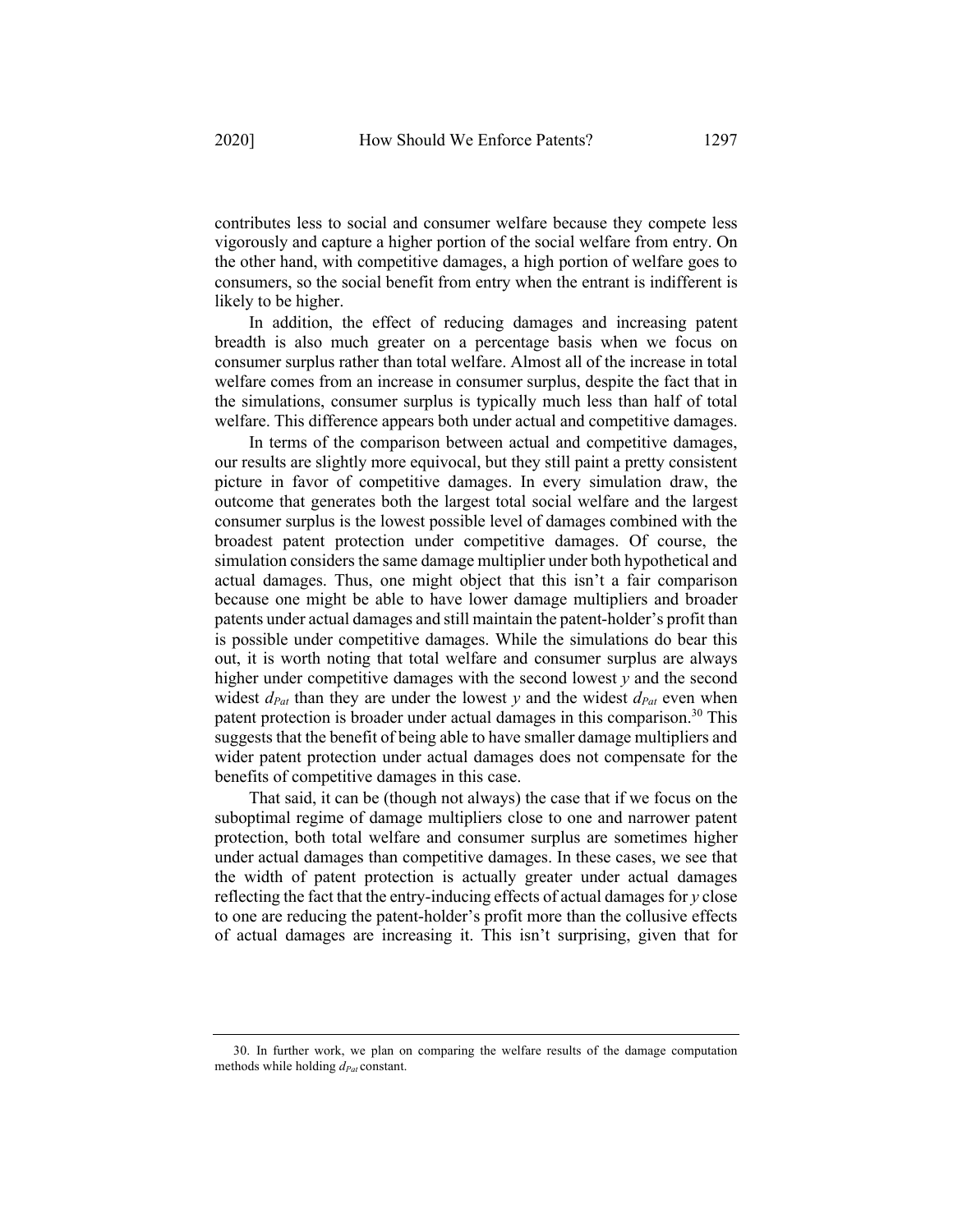damage multipliers close to one, the patent-holder receives little value from the collusive effects of actual damages. To compensate for that, we need broader patent protection in this situation for actual damages. This further reinforces our results that broadening patent protection, along with reduced profit when the patent is protected, is a more efficient way to provide any given level of innovation incentive.

As far as the magnitude of the effects, we find that when it is possible to decrease the damage multiplier by at least 0.2 (that is, have a multiplier of 0.8 or smaller) and still maintain the patent-holder's profit by increasing breadth, total welfare increases by about 1.4% and consumer surplus increases by about 5.7% under competitive damages. Under actual damages, the benefits are only about half as great for each measure. Performing a simple regression analysis on the simulation data shows that the effects of reducing damages and increasing breadth are statistically significant and the returns of doing so are generally diminishing for both actual and competitive damages and for both total welfare and consumer surplus.<sup>31</sup>

The magnitude of the gain from using competitive damages rather than actual damages depends greatly on the damages/breadth combination, and whether we are focusing on total welfare or consumer surplus. As mentioned above, the benefit from using competitive damages is greatest when we are using (the most efficient) low damages and large patent breadth. In this case, the benefit to using competitive damages for total welfare is still quite modest; the mean gain from competitive damages is about 0.75%. On the other hand, the average increase in consumer welfare from using competitive damages is slightly over 5.0%. Since inventor profit is being held constant, this implies that entrant welfare is significantly higher under actual damages.

Interestingly, the benefits of using competitive damages rather than actual damages appear to be somewhat greater in cases where it is not possible to reduce damages too much while still maintaining the innovator's expected profit by increasing patent breadth. In cases where we are able to reduce the damage multiplier by more than 0.25, total welfare increases by an average of about 0.6% (consumer surplus increases by about 3.8% in these cases) from moving to competitive damages from actual damages. In those cases in which we could only reduce the damage multiplier by less than 0.25, then the move to competitive damages increases total welfare by about 1.1% (consumer surplus increases by about 7.7% in these cases).

<sup>31.</sup> We estimate a model of the form  $Outcome = \beta_0 + \beta_1\Delta y + \beta_2(\Delta y)^2$  both where the outcome is total welfare and where it is consumer surplus. For each outcome, we estimate this for  $\Delta y$  as the reduction in competitive damages and as the reduction in actual damages. In all four cases,  $\beta_1$  is positive and statistically significant with a *p*-value much less than 0.01, and  $\beta_2$  is negative and statistically significant with a *p*-value much less than 0.01.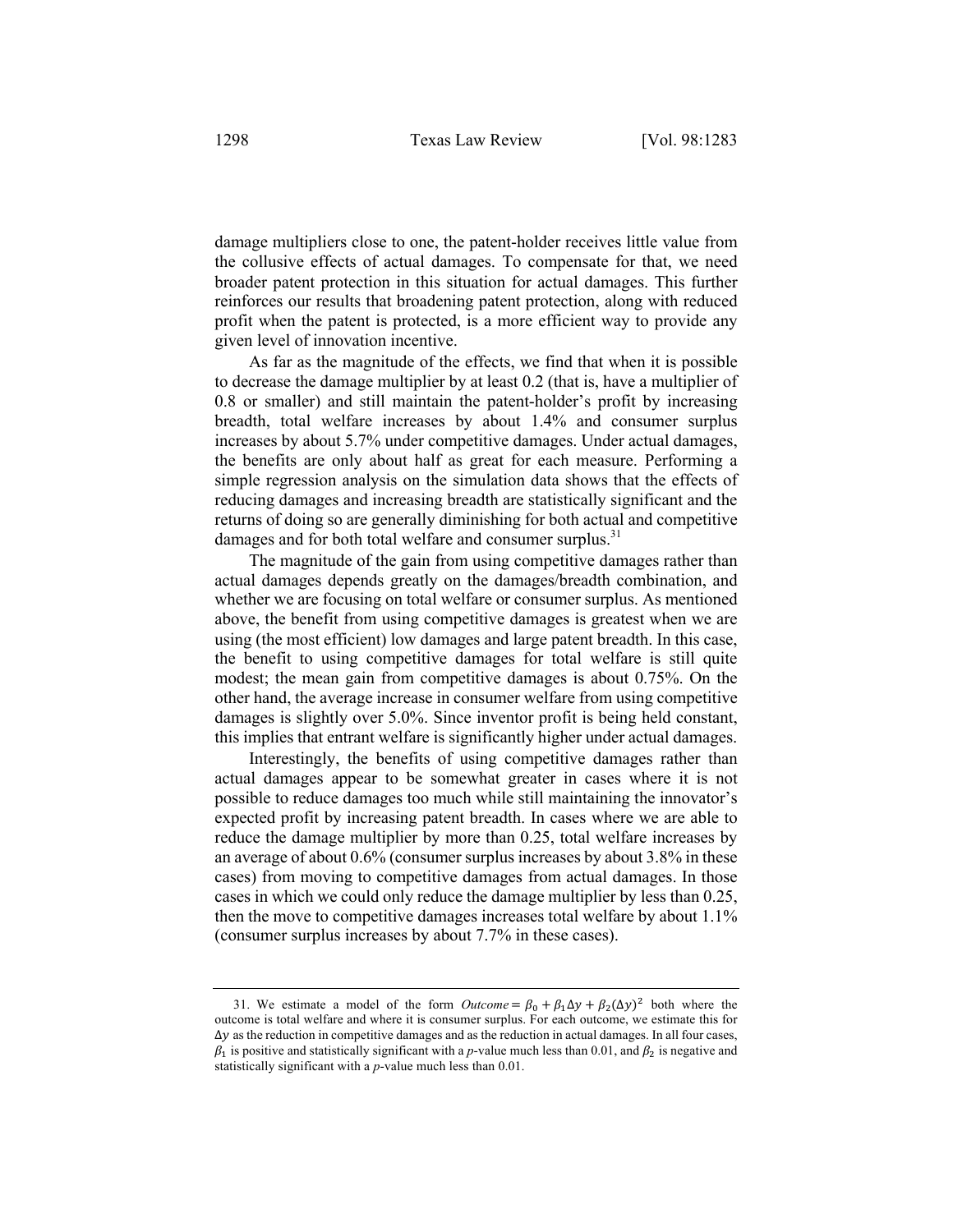# V. Discussion

Our simulation results suggest that two potential changes to how we enforce patents could help mitigate the ex post inefficiency of the patent system while maintaining its incentive to innovate: smaller damages paired with larger patent breadth and using competitive damages rather than actual damages. We will discuss each in turn.

#### *A. Smaller Damages and Wider Scope*

Our result that larger patent breadth and smaller damages multipliers can decrease ex post deadweight loss from patent protection shares some similarities with arguments for the use of rewards instead of patents to incentivize innovation. As put by Shavell and van Ypersele, "the reward system is superior to patent in that deadweight loss due to monopoly pricing is avoided under rewards."32 On the other hand, Shavell and van Ypersele note that a reward system might not harness the inventor's information about the market demand for the innovation.<sup>33</sup> Our proposal shares a motivation that minimizing the deadweight loss from the reduction in competition from funding innovation incentives could increase efficiency. Our proposal does this by funding innovation more through greater use of damage payments and less exclusion of competitors rather than through government rewards that completely displace monopoly power.

That said, our results are different in a few important ways. First, our proposal does not require a wholesale rejection of the patent system. Although our proposal would require a substantial change in the interpretation of a patentee's entitlement to damages, federal law does give considerable discretion to courts to increase recovery for infringement beyond actual damages.<sup>34</sup>

Our proposal appears to be closer to the current statute than extant proposals to limit damages to only those necessary to induce the invention,<sup>35</sup> or to reduce damages in consideration of research grants received by the inventor.<sup>36</sup> Furthermore, one might justify our proposed competitive damage measure by noting that actual damages allow the infringer to reduce damages by colluding with the inventor, and applying the universal principle of policy that "[n]o one shall be permitted to profit by his own fraud, or to take

<sup>32.</sup> Steven Shavell & Tanguy van Ypersele, *Rewards Versus Intellectual Property Rights*, 44 J. L. & ECON. 525, 530 (2001).

<sup>33.</sup> *Id.*

<sup>34.</sup> *See* 35 U.S.C. § 284 (2018) ("[T]he court may increase the damages up to three times the amount found or assessed.").

<sup>35.</sup> For an example of such a proposal, see generally Sichelman, *supra* note 7.

<sup>36.</sup> For an example of such a proposal, see generally Ouellette, *supra* note 7.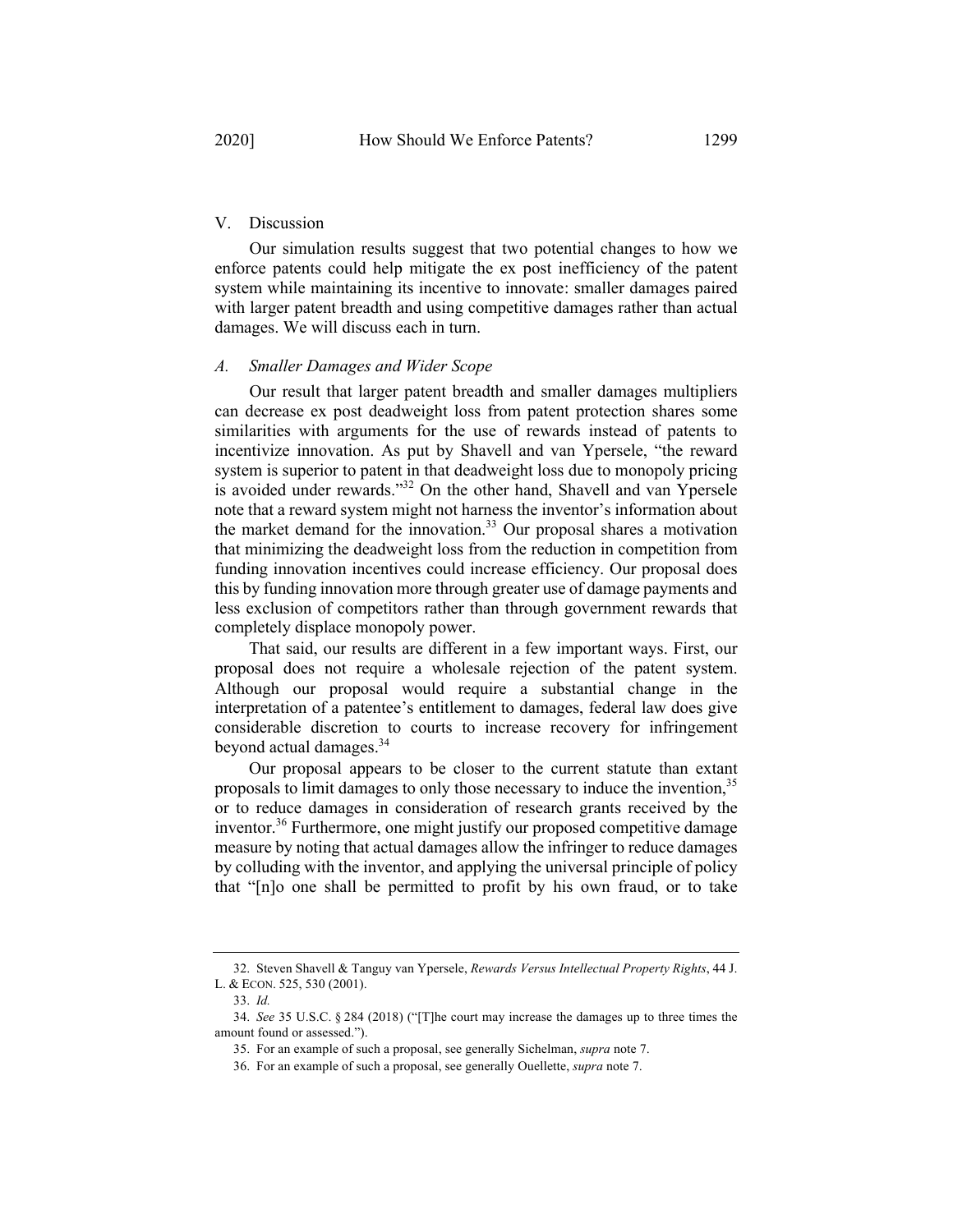advantage of his own wrong."<sup>37</sup> That is to say, the court may rely on equitable power and find that damages cannot be reduced below what they would be with true competition.

Second, our analysis of the proposed tweak to the patent system directly considers the internal efficiency costs of changing how we incentivize innovation, while that is harder to do with an analysis of the reward system. In a reward system, money must be raised to pay the rewards. Sometimes, this is implicitly assumed to be done with lump sum taxes which have no social costs.<sup>38</sup> Other times, some acknowledgement of the social costs of raising taxes is made, but it is not possible to incorporate this into a model of rewards because the social cost of taxation is such a different problem.<sup>39</sup> Furthermore, there is a great deal of uncertainty as to exactly how a move to a reward system would ultimately be funded and the efficiency and distributional consequences thereof. $40$ 

In our analysis, however, the cost of proposal arises endogenously as part of our analysis and occurs within the exact same context as the benefits. Reducing damages reduces the entry disincentive and accompanying deadweight loss for entrants within the original scope of the patent, while expanding the patent scope adds to the entry disincentive and accompanying deadweight loss for entrants that are now included in the patent scope but previously were outside it. There are no "outside of the model" costs associated with funding this system as there are under rewards. Thus, showing that shifting deadweight loss in this way while maintaining the incentive to innovate can increase total welfare and consumer surplus is a novel finding and does not obviously follow from (although it is somewhat related to) the claims that are sometimes made for the reward system.

*Id.*

<sup>37.</sup> Riggs v. Palmer, 22 N.E. 188, 190 (1889).

<sup>38.</sup> *See* Jacob Nussim & Anat Sorek, *Theorizing Tax Incentives for Innovation*, 36 VA. TAX REV. 25, 44 & n.77 (2017) (noting that "[s]ome economists completely ignore the deadweight loss of taxes" and that even where costs are accounted for, "it is assumed, or widely accepted, that the social costs of taxes are lower" than the social costs of intellectual property rights).

<sup>39.</sup> *See, e.g.*, Daniel J. Hemel & Lisa Larrimore Ouellette, *Beyond the Patents-Prizes Debate*, 92 TEXAS L. REV. 303, 314 (2013) (describing issues with practicality). As Hemel and Ouellette explain:

In theory, the government may be able to raise revenue to finance public goods through a lump sum tax without generating any deadweight loss. But we have yet to encounter an economist who believes that in practice, tax financing for public goods in the United States [or any other country] actually *is* accomplished with no deadweight loss.

<sup>40.</sup> *See* Michael Abramowicz, *Perfecting Patent Prizes*, 56 VAND. L. REV. 115, 121 (2003) ("As the diversity of reward proposals indicates, there is no academic consensus on how a prize system should work, let alone on whether any particular prize system is advisable.").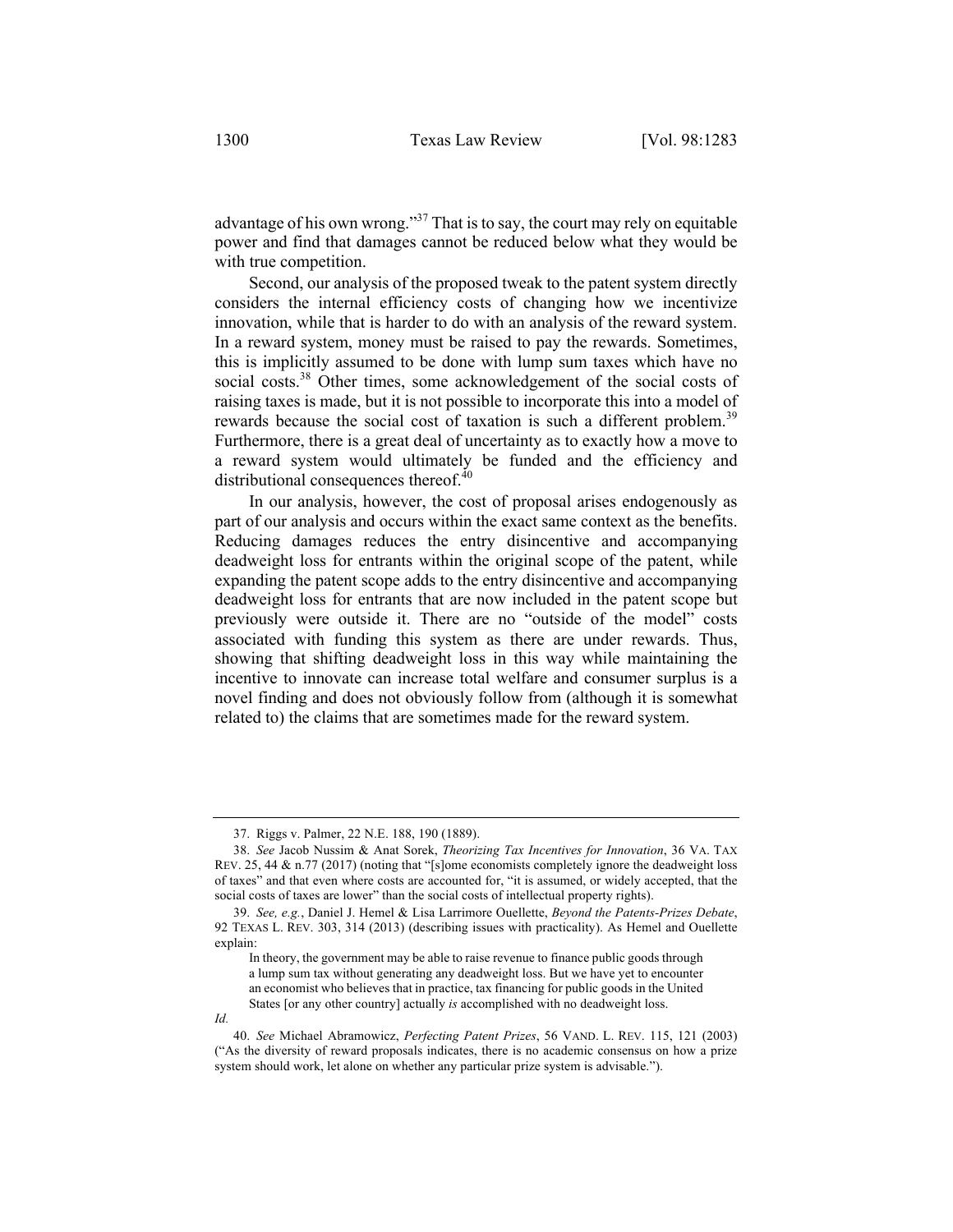Lastly, the reward system is often criticized because the value of the reward for innovation is divorced from the market value of the invention.<sup>41</sup> Our tweak to the patent system does not substantially alter the relationship between the social value of the original invention and the inventor's reward. Within the confines of our model, in fact, we keep the magnitude of the reward for each original innovation exactly the same as it is under the existing regime. That said, in reality, figuring out how to expand patent breadth while reducing the damage multiplier in order to keep the patent-holder's expected profits constant would be subject to a great deal of noise, and some inventors would gain relative to others. It is important to note that it is the potential inventor's estimate of the expected profits from a patent at the time she is deciding how much effort to put into her innovation that is important for incentives. Since this estimate is also subject to a great deal of noise, if it is clear that the goal of our changes to the patent system is to keep the expected profit constant, then, at least as a general matter, one shouldn't expect innovators to expect that profit will be substantially different.

On the other hand, the right way to think about the incentive benefits of the patent system as opposed to a reward system is that the incentives under the patent system will roughly track any private information the future patentholder has about the likely market value of the patent at the time she is making her investment decision. If this information remains private at the time the reward is determined, then it won't be captured under a reward system. Thus, for the purposes of thinking about possible incentive effects, we need to think about how our tweak affects how the patent system responds to the inventor's private information.

If the original inventor has expertise leading her to believe her invention is especially likely to spur broader follow-on inventions, our tweak would probably increase her expectation of profits because she would expect more entries that would be outside the scope of her patent under the current regime but inside the scope with larger breadth and lower damages. If this effect is greater than the courts anticipate, then patent breadth would be expanded more than is necessary to compensate for lower damages. On the other hand, if the original inventor expects broad applications to be less likely, her expected profits might be lower under our tweak. Since we might expect an invention that has broad application to be more socially valuable relative to the inventor's profit, we might think this is desirable.

If the inventor's private information is about the value of her invention, then if the adjustments to patent breadth and damages are done ex post, this should have no effect since the value should be reflected in existing sales and profits. On the other hand, if the breadth adjustment is made broadly and not

<sup>41.</sup> Benjamin N. Roin, *Intellectual Property Versus Prizes: Reframing the Debate*, 81 U. CHI. L. REV. 999, 1008 (2014).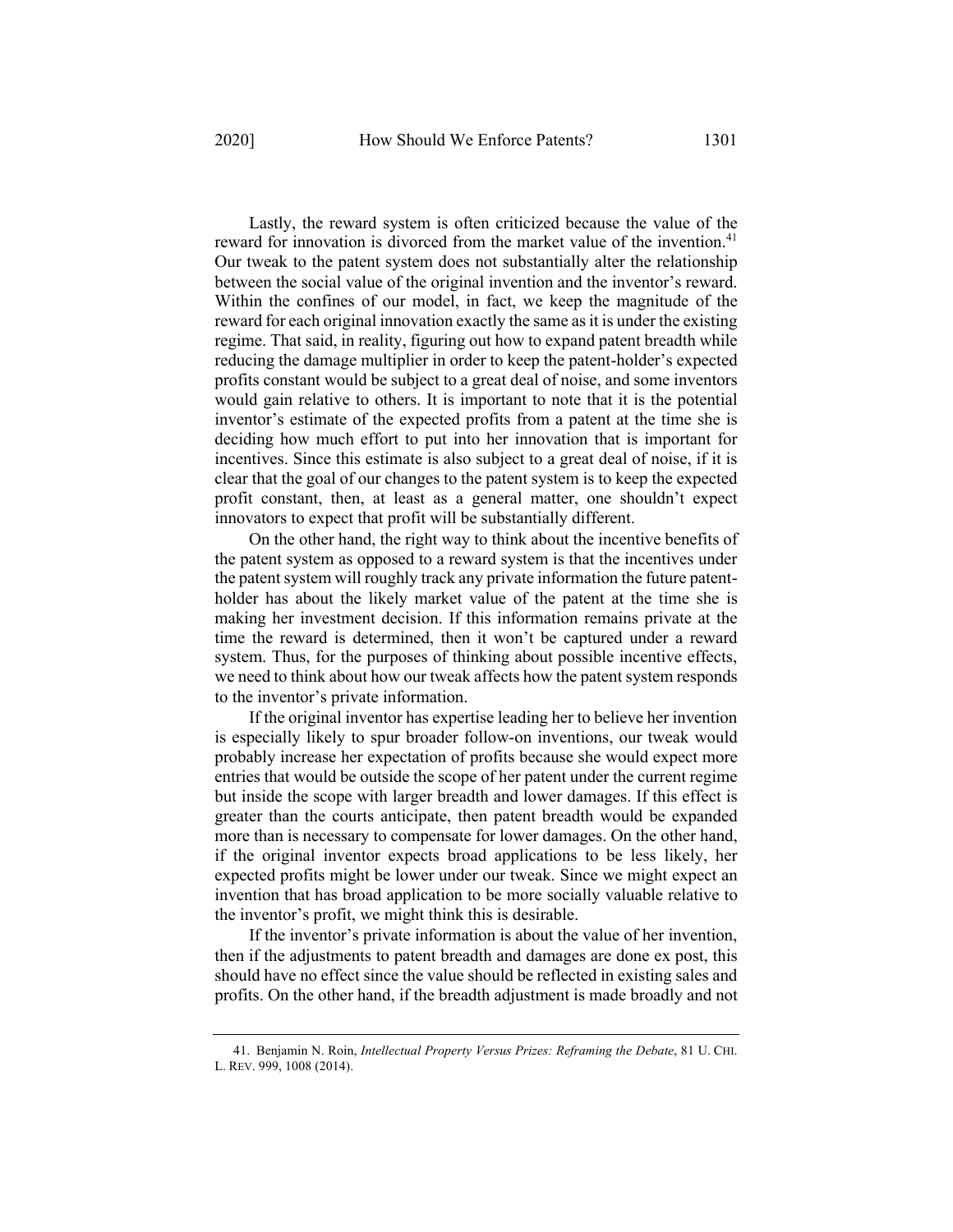specific to any particular case, then an unexpectedly high value will not change this adjustment but would be reflected in greater lost profits (which are always determined ex post). Thus, the breadth adjustment would underestimate both the patent-holder's losses from a smaller damage multiplier within the original patent scope and the patent-holder's gain from the larger patent scope. These errors would offset, so it is unclear how it would affect the expected profits, but the effect would likely not be too large. All of this suggests that our tweak is fairly robust to inventors' private information.

This brings up the question of implementation. In our simulation, it is clear how to implement the change because we can explicitly calculate the expected profits in our model for any given level of patent protection and damage multiplier. Doing so, however, uses our assumptions about the probability of entry at any particular location in product space and what the profits would be if such an entry were to occur. This is information a court that only observes entry at one particular location will not have. This suggests that courts could not perfectly determine how to change patent breadth for any reduction in the damage multiplier to keep expected profits constant.

There are two reasons this does not affect the value of our proposal nearly as much as it might appear at first glance. First, as discussed above, what matters to keep innovation incentives constant is that the innovator doesn't have any reason to think her total compensation will systematically increase or decrease. That is, the adjustments we propose could be implemented with a great deal of error in almost every case and still basically keep innovation incentives constant as long as this error is not predictable by the innovator at the time she is making her decision on how much to invest in her innovation. This is why the discussion of how our tweak responds to private information, as discussed above, is really the more important question.

Second, we look to match the existing innovation incentive in our simulation because we want to analyze the damages/breadth tradeoff independent of one's view of how much our society ought to incentivize innovation. However, this does not mean that the existing incentive is anywhere close to optimal in any given case. This is not to say that we need to take any position on whether we generally should increase or decrease innovation incentives. Rather, it is simply to point out that existing combinations of damages and patent breadth were not chosen after any careful analysis of optimal innovation incentives. It is almost surely the case that in some cases those incentives are way too high, and in other cases they are way too low. Thus, it is not a very persuasive criticism of our tweak to the existing system to say that it is very likely to alter innovation incentives for many inventions relative to the current breadth/damages combination,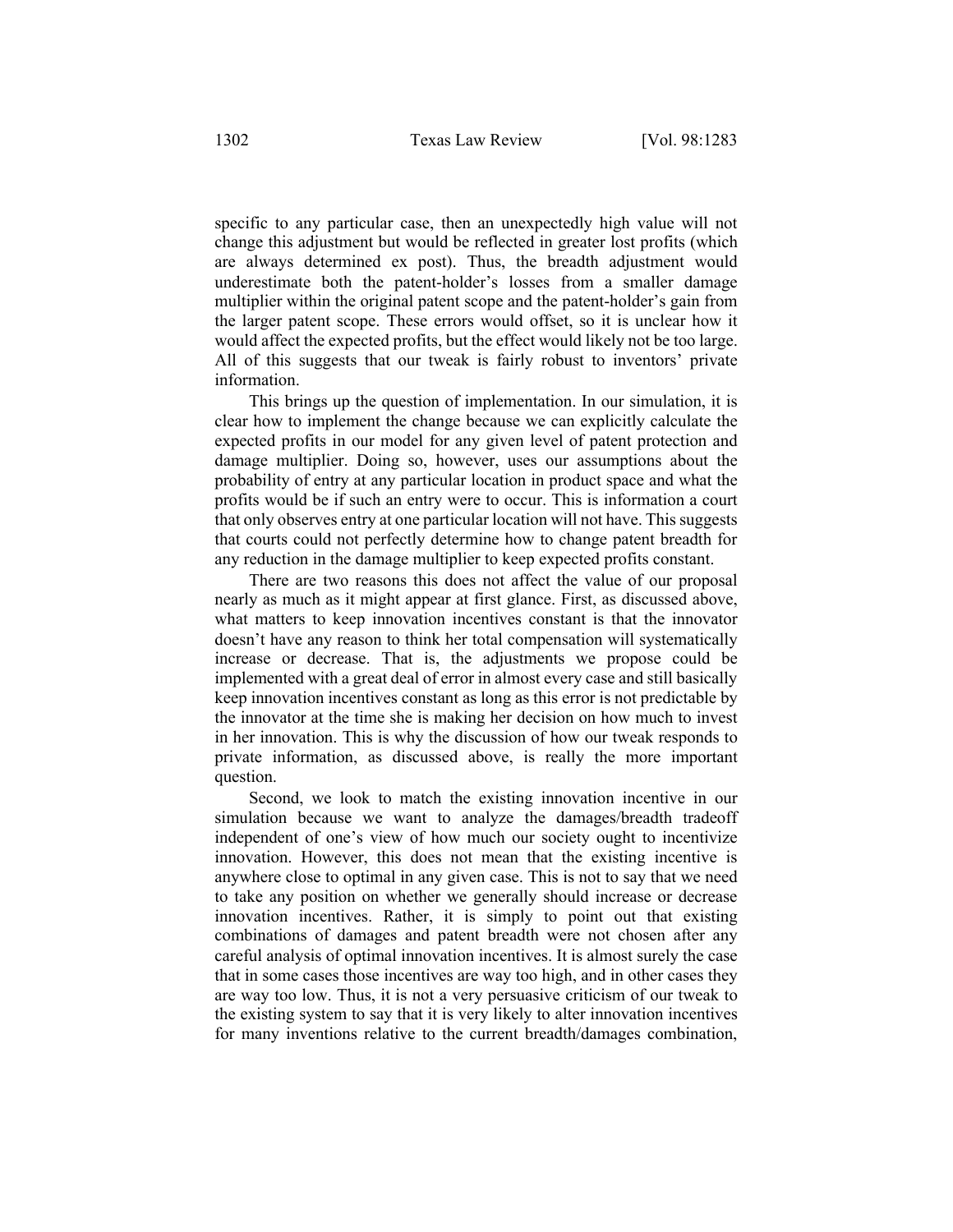unless one can persuasively argue it is likely to alter these incentives in the wrong direction.

# *B. Competitive Damages Versus Actual Damages*

Our results lend some support to the claim that we should be trying to calculate competitive damages rather than using actual damages, particularly if we also are trying to expand breadth and reduce damages. However, it should be noted that we do find that entry and entrant surplus may be higher with actual damages. Thus, if we think there are significant externalities to entry aside from consumer surplus that are not accounted for in this model, we might be more skeptical of this result.

Furthermore, one might worry about whether competitive damages are implementable. Calculating hypothetical damages requires determining the market outcome in hypothetical circumstances where the entrant ignored the prospect of patent infringement damages. Of course, in equilibrium under competitive damages, these damages equal actual damages. But the court can't use actual damages to determine them, otherwise the entrant no longer has the incentive to compete aggressively under competitive damages.

Thus, to calculate competitive damages, a court might have two possible sources of evidence. First, it could try to examine how entry affects competition in markets that share some similarities with the market in question but where there is no patent protection issue. Second, it could try to estimate a demand curve in the market, as is sometimes done by the Federal Trade Commission (FTC) or the Department of Justice (DOJ) when they are evaluating the likely effect of a merger on competition.<sup>42</sup> This is the same problem in reverse; we are trying to predict the effect of increasing the number of competitors by one rather than decreasing it by one. When the FTC or the DOJ engage in merger simulation, they have to do pretty much the same thing that would have to be done here. That said, it is well known that doing accurate merger simulation is very difficult and only provides reasonably good estimates when there is very good data available.

Furthermore, computing actual damages requires the courts to engage in much of the same analysis. As described by Judge Easterbrook in *Grain Processing*, determining actual damages requires courts to determine the market conditions in the hypothetical where there is no infringement. Describing this process, Easterbrook notes that "[a] product that is within a

<sup>42.</sup> *See* Gregory J. Werden & Luke M. Froeb, *The Effects of Mergers in Differentiated Products Industries: Logit Demand and Merger Policy*, 10 J. L. ECON. & ORG. 407, 408 (1994) (discussing the residual demand approach); *see also* Michael D. Whinston, *Antitrust Policy Toward Horizontal Mergers*, in 3 HANDBOOK OF INDUS. ORG. 2369, 2418 (2007) (discussing Baker and Bresnahan's residual demand function approach). For a more recent discussion of the implementation of a multistage demand system in a merger simulation, see Matthew C. Weinberg & Daniel Hoskin, *Evidence on the Accuracy of Merger Simulations*, 95 REV. ECON. & STATS. 1584, 1587 (2013).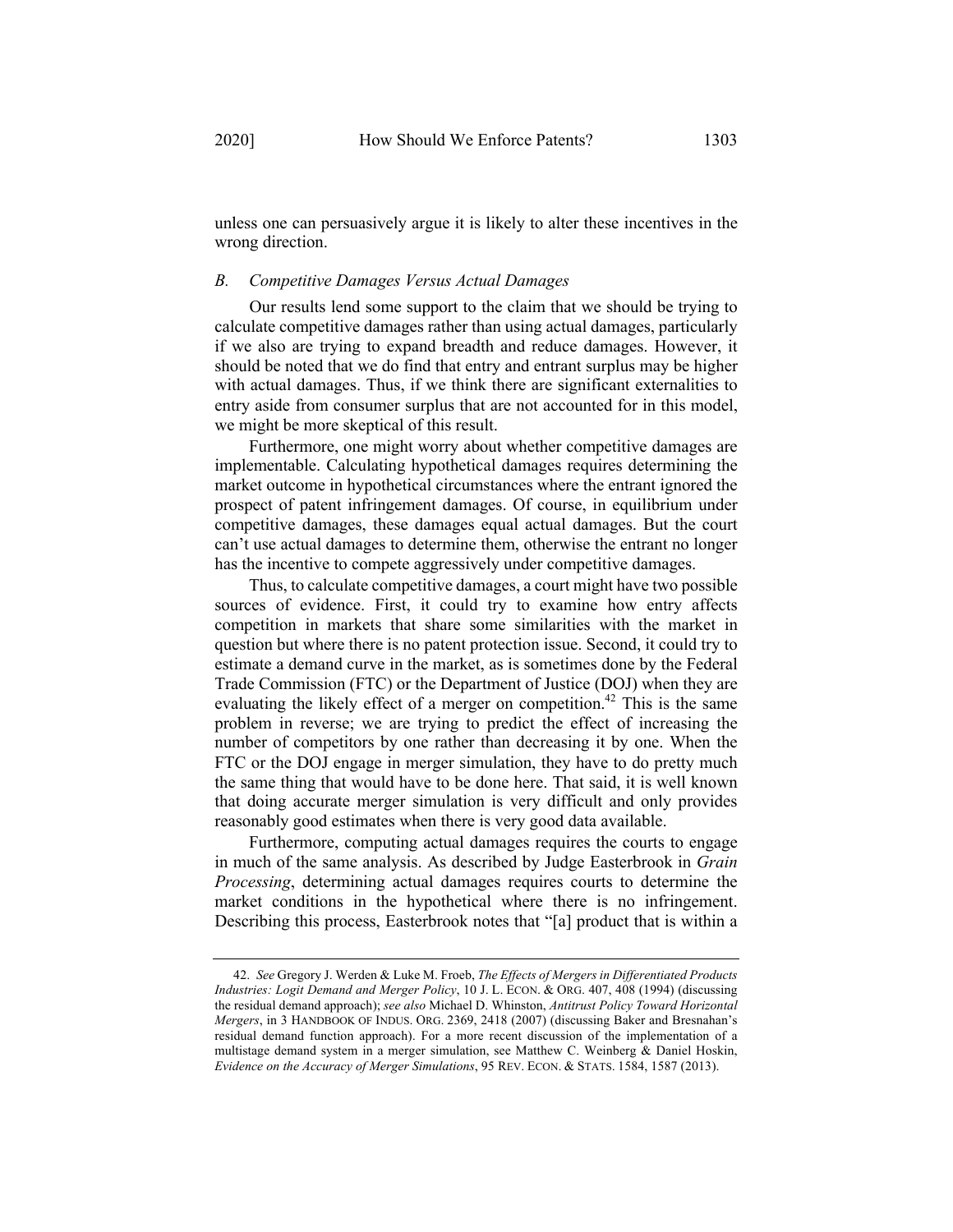firm's existing production abilities but not on the market . . . effectively constrains the patent-holder's profits. Potential competition can be as powerful as actual competition in constraining price." Thus, computing actual damages can require calculating a market outcome in a hypothetical market which includes products that were never actually sold.<sup>44</sup>

Additionally, the arguments made above suggest that determining competitive damages accurately is not particularly important as long as the error is not easy for the inventor to predict at the time it is making its decision about how much to invest in the invention of its patented product. This seems quite plausible given that the technique for estimating competitive damages will be based on the work of economic experts on both sides trying to estimate a demand curve for a market that doesn't even exist yet at the time the original inventor is investing in its idea.

Of course, we still want competitive damages to roughly track the market value of the invention. So, it would be necessary to make some efforts to estimate demand with at least minimal accuracy. That could easily be more costly to do on the average than calculating actual damages. So, one might look at our results suggesting that while competitive damages are likely superior to actual damages, the difference between them, at least with regard to total welfare, is fairly small and conclude that it isn't worth the extra effort. This might be true for fairly small inventions. But there are probably a number of cases in which the total welfare from the products is on the order of a hundred million or more, in which case a welfare gain of 0.75% will still be worth it even if the damage estimation costs increase by close to a million dollars. Moreover, even this understates the advantage of using competitive damages. Most of these cases settle long before most of the costs of damage estimation are incurred.<sup>45</sup> But, they settle in the shadow of the legal rule that would be imposed absent settlement. Thus, the relevant comparison is not the welfare gain from the superior rule to the full cost of establishing implementing that rule at trial. Rather, we have to discount the cost (substantially) due to the likelihood most cases will settle before most of these costs have been incurred.

<sup>43.</sup> Grain Processing Corp. v. Am. Maize-Prods. Co., 979 F. Supp. 1233, 1236 (N.D. Ind. 1997) *aff'd*, 185 F.3d 1341 (Fed. Cir. 1999). It is worth noting that Easterbrook dedicates several pages of his opinion in *Grain Processing* to examples of factors that can be relevant in constructing the hypothetical non-infringement baseline. *Id.* at 1236–38.

<sup>44.</sup> For a description of pitfalls in these methods, see Jerry A. Hausman et al., *Patent Damages and Real Options: How Judicial Characterization of Noninfringing Alternatives Reduces Incentives to Innovate*, 22 BERKELEY TECH. L.J. 825, 846–51 (2007).

<sup>45.</sup> *See* James C. Yoon, *IP Litigation in United States*, WILSON SONSINI GOODRICH & ROSATI 8 (2016), https://law.stanford.edu/wp-content/uploads/2016/07/Revised-Stanford-August-4-2016- Class-Presentation.pdf [https://perma.cc/8C3A-VL4E] (providing data that indicates most cases settle by the time of the claim construction phase of litigation).